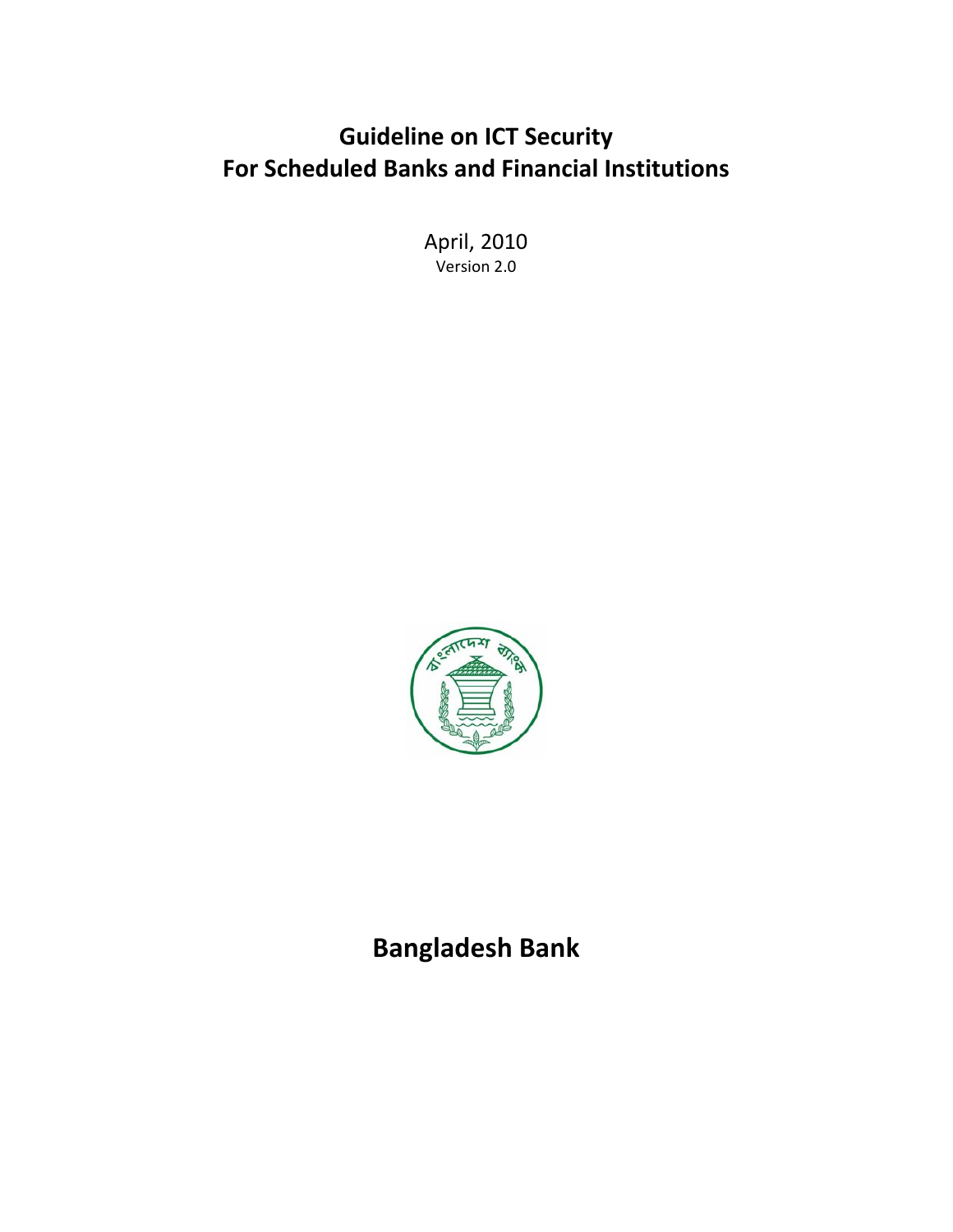#### **Technical Team**

#### **Coordinator**

Salima Khatun Senior Systems Analyst IT Operation & Communication Department Bangladesh Bank

#### **Members**

Mohammed Ishaque Miah Systems Analyst IT Operation & Communication Department Bangladesh Bank

Md. Raihan Uddin Joint Director Department of Banking Inspection‐1 Bangladesh Bank

Manoj Kumar Howlader Joint Director Foreign Exchange Inspection & Vigilance Department Bangladesh Bank

Jayanta Kumar Bhowmick Programmer IT Operation & Communication Department Bangladesh Bank

Md. Lutful Haidar Pasha Assistant Director Banking Regulations and Policy Department Bangladesh Bank

Muhammed Anwarul Islam Senior Assistant Vice President & Head of IT Security Eastern Bank Limited

Sk. Zaminur Rahman Senior Systems Analyst Information Technology System Department Janata Bank Limited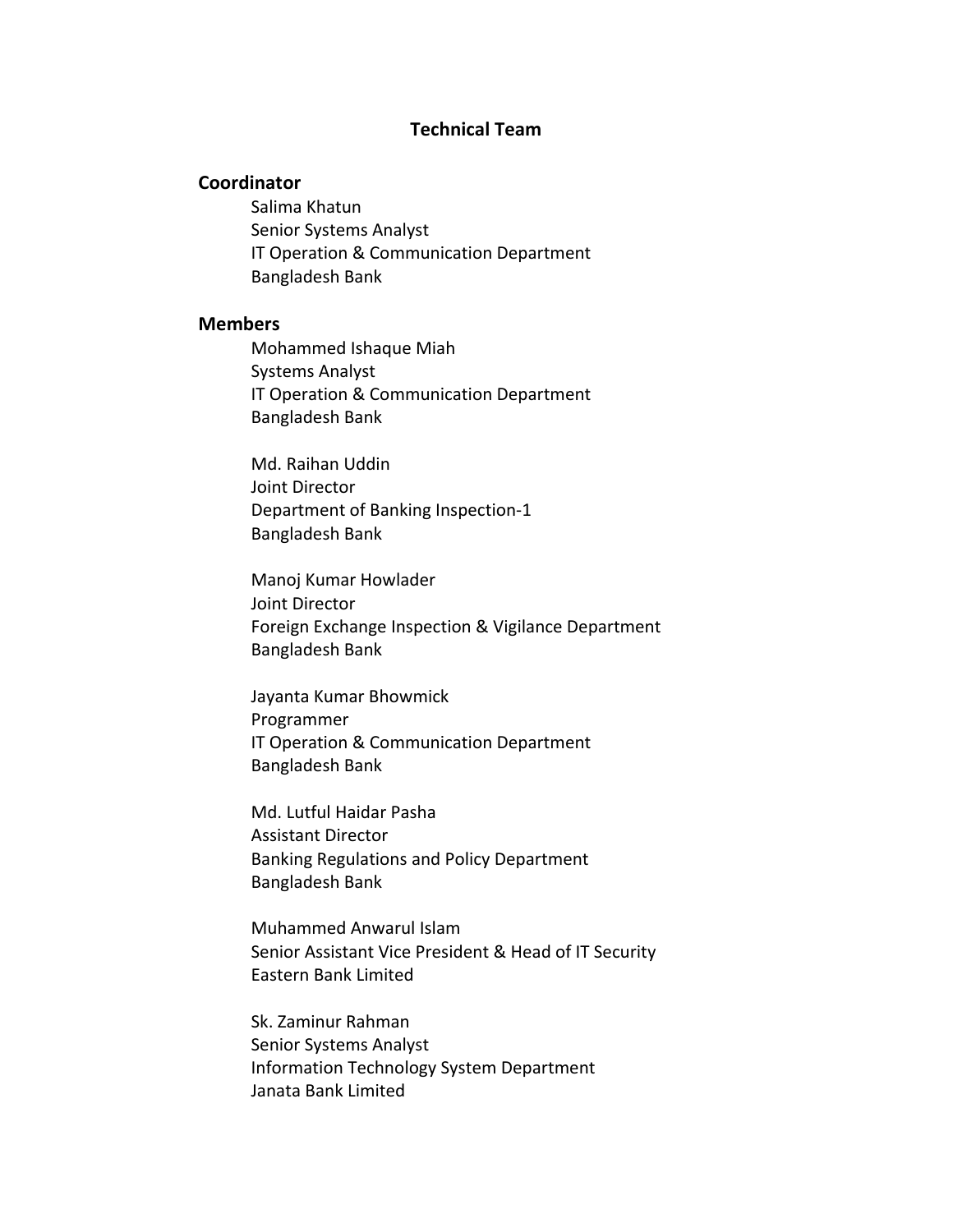ANM Kamrul Islam Relationship Manager (IT) Standard Chartered Bank

M. Asheq Rahman Vice President Head of Regulatory & Internal Control BRAC Bank Limited

Md. Mashuqur Rahman Senior Principal Officer IT Division AB Bank Limited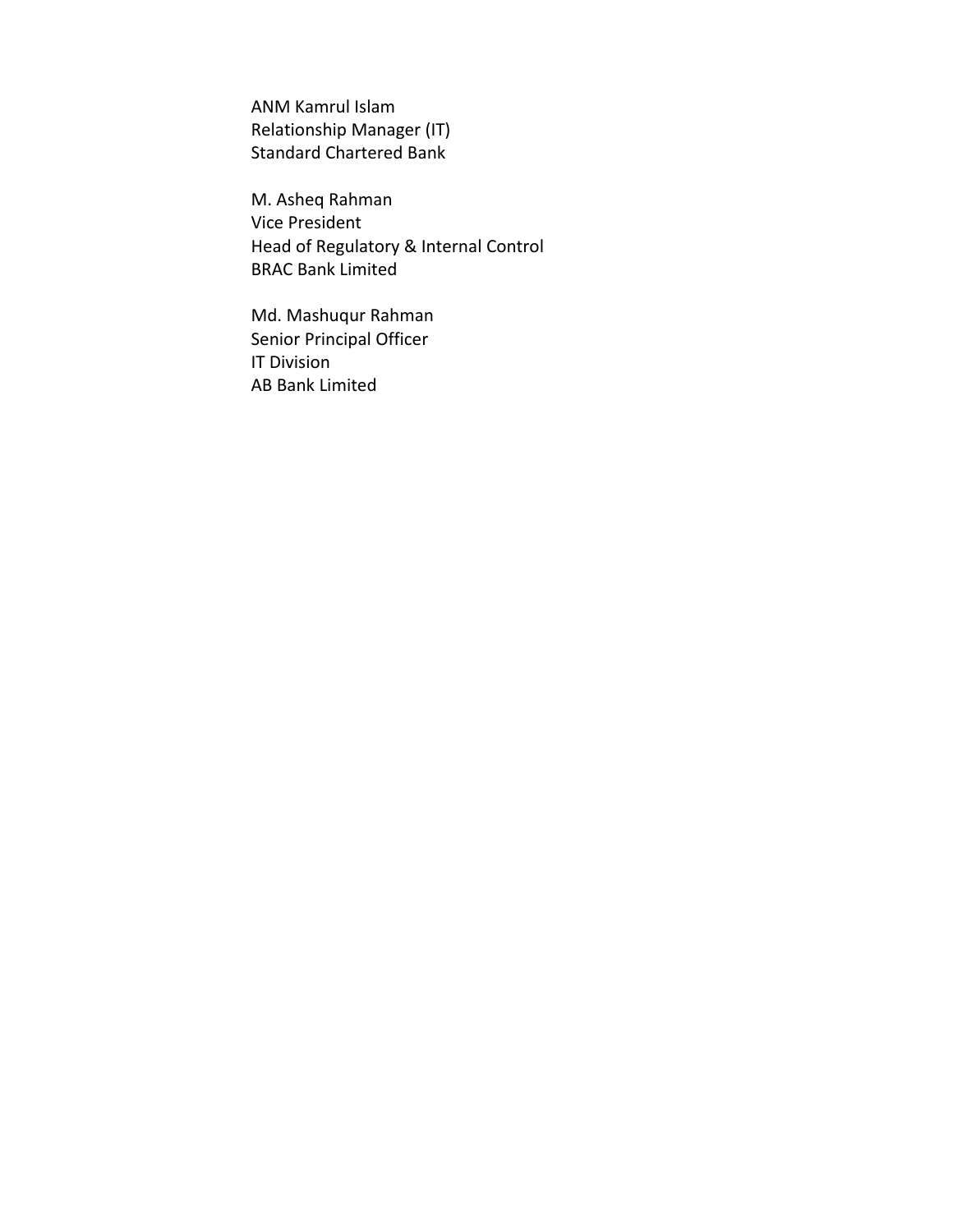# **Contents**

| 1.  |       |  |
|-----|-------|--|
| 1.1 |       |  |
| 1.2 |       |  |
| 1.3 |       |  |
|     |       |  |
|     |       |  |
| 2.  |       |  |
| 2.1 |       |  |
| 2.2 |       |  |
| 2.3 |       |  |
| 2.4 |       |  |
| 2.5 |       |  |
| 2.6 |       |  |
| 2.7 |       |  |
|     |       |  |
|     |       |  |
| 3.  |       |  |
| 3.1 |       |  |
| 3.2 |       |  |
| 3.3 |       |  |
| 3.4 |       |  |
|     |       |  |
|     |       |  |
|     |       |  |
| 4.  |       |  |
|     |       |  |
|     | 4.1.1 |  |
|     | 4.1.2 |  |
|     | 4.1.3 |  |
|     |       |  |
|     | 4.2.1 |  |
|     | 4.2.2 |  |
|     | 4.2.3 |  |
|     | 4.3.1 |  |
|     | 4.3.2 |  |
|     | 4.3.3 |  |
| 4.4 |       |  |
|     |       |  |
|     |       |  |
| 5.  |       |  |
| 5.1 |       |  |
|     | 5.1.1 |  |
|     | 5.1.2 |  |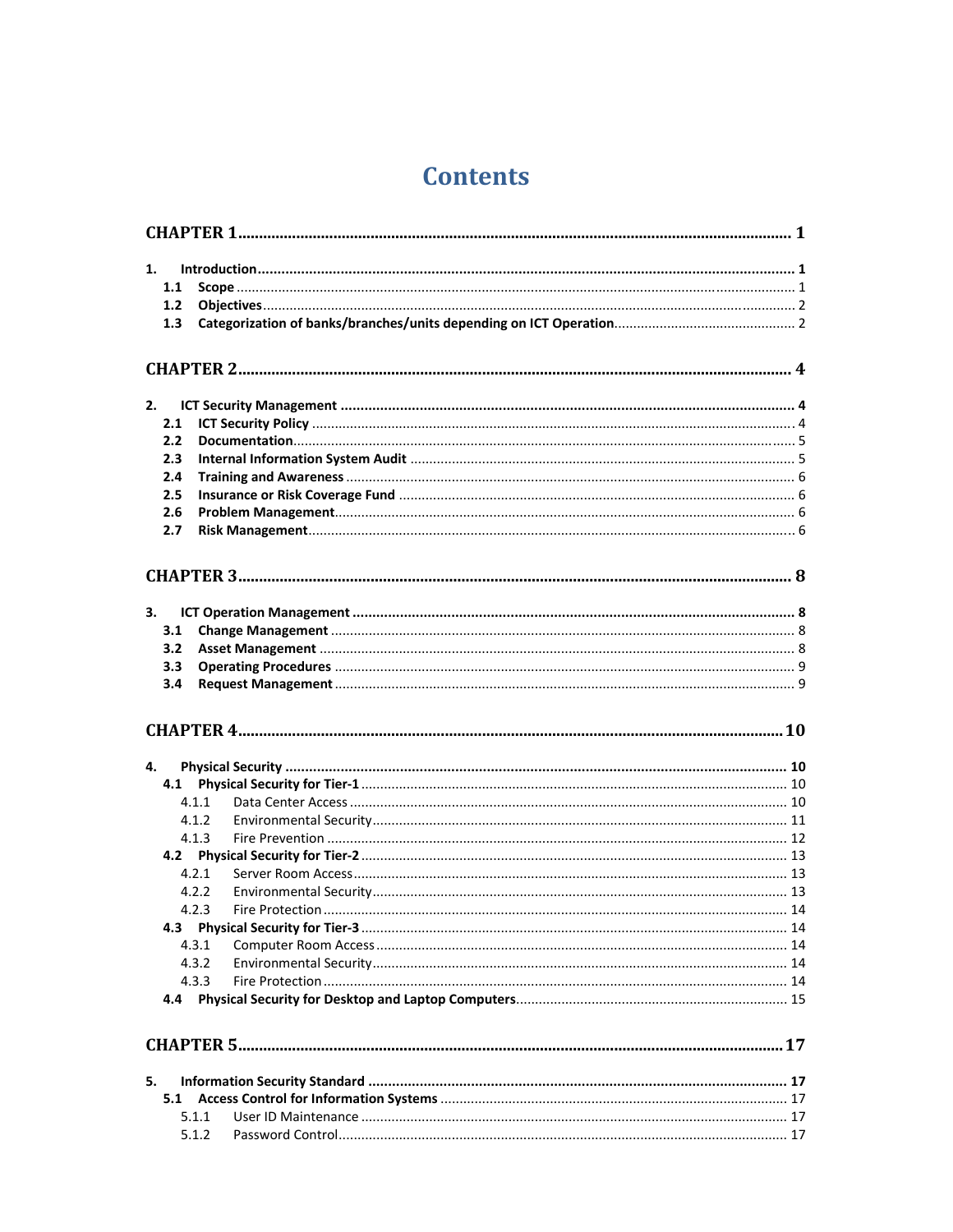|    |     | 5.1.3 |  |
|----|-----|-------|--|
|    | 5.2 |       |  |
|    | 5.3 |       |  |
|    | 5.4 |       |  |
|    | 5.5 |       |  |
|    | 5.6 |       |  |
|    |     | 5.6.1 |  |
|    |     | 5.6.2 |  |
|    |     | 5.6.3 |  |
|    |     |       |  |
| 6. |     |       |  |
|    | 6.1 |       |  |
|    | 6.2 |       |  |
|    |     | 6.2.1 |  |
|    |     | 6.2.2 |  |
|    |     | 6.2.3 |  |
|    |     |       |  |
| 7. |     |       |  |
|    | 7.1 |       |  |
|    | 7.2 |       |  |
|    | 7.3 |       |  |
|    |     |       |  |
| 8. |     |       |  |
|    | 8.1 |       |  |
|    | 8.2 |       |  |
|    | 8.3 |       |  |
|    |     |       |  |
|    |     |       |  |
|    |     |       |  |
|    |     |       |  |
|    |     |       |  |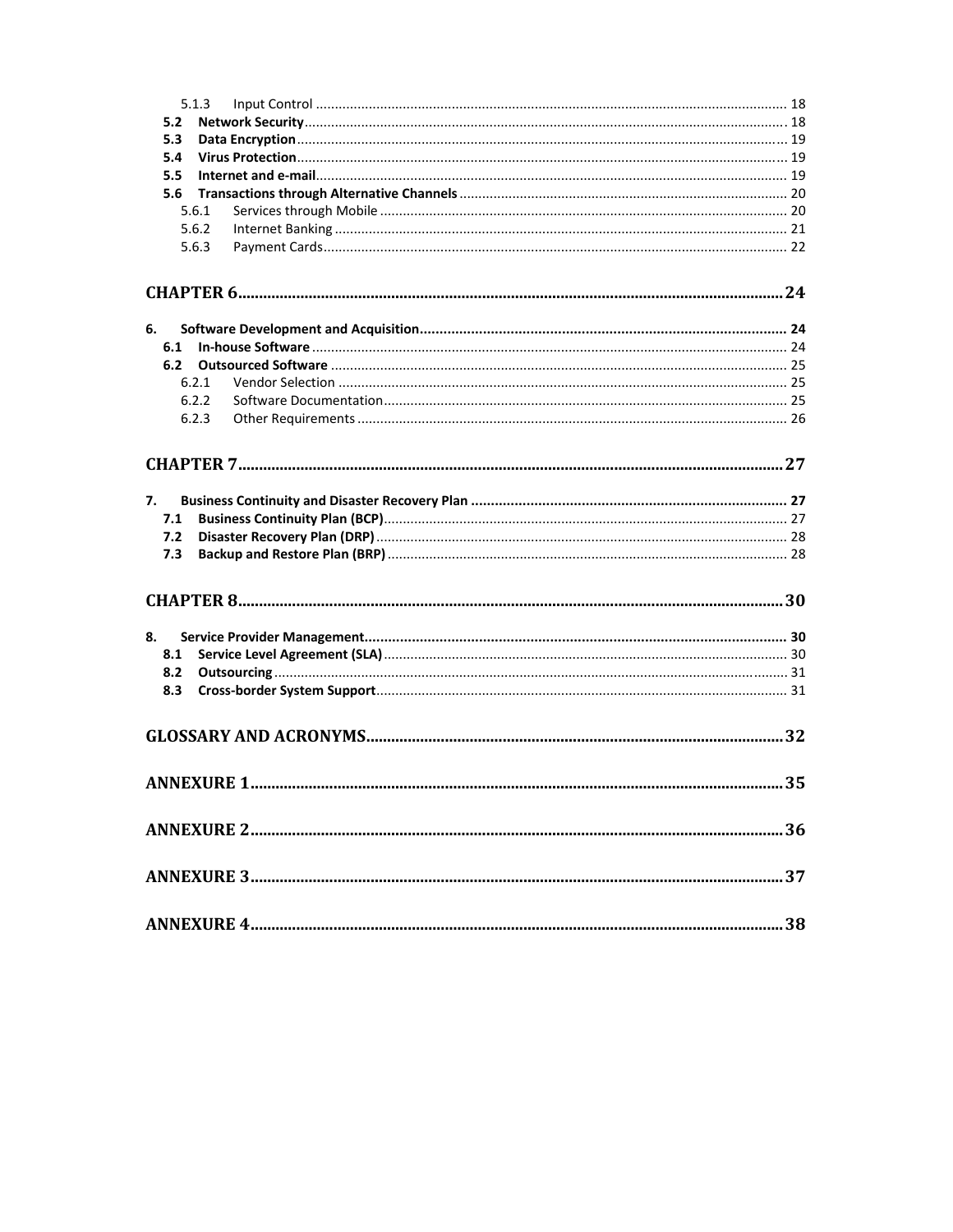# **1. Introduction**

The banking industry has changed the way they provide services to their customers and process information in recent years. Information and Communication Technology (ICT) has brought about this momentous transformation. Security of Information for a financial institution has therefore gained much importance, and it is vital for us to ensure that the risks are properly identified and managed. Moreover, information and information technology systems are essential assets for the banks as well as for their customers and stake‐ holders. Information assets are critical to the services provided by the banks to their customers. Protection and maintenance of these assets are critical to the organizations' sustainability. Banks must take the responsibility of protecting the information from unauthorized access, modification, disclosure and destruction.

Bangladesh Bank has prepared a Guideline for ICT Security for banks & FIs to be used as a minimum requirement and as appropriate to the level of computerization of their operations.

#### **1.1 Scope**

This ICT Security Guideline is a systematic approach to policies required to be formulated for ensuring security of information and information systems.

This Guideline covers all information that are electronically generated, received, stored, printed, scanned, and typed. The provisions of this Guideline are applicable for:

- Scheduled banks & FIs for all of their Information Systems.
- All activities and operations required to ensure data security including facility design, physical security, network security, disaster recovery and business continuity planning, use of hardware and software, data disposal, and protection of copyrights and other intellectual property rights.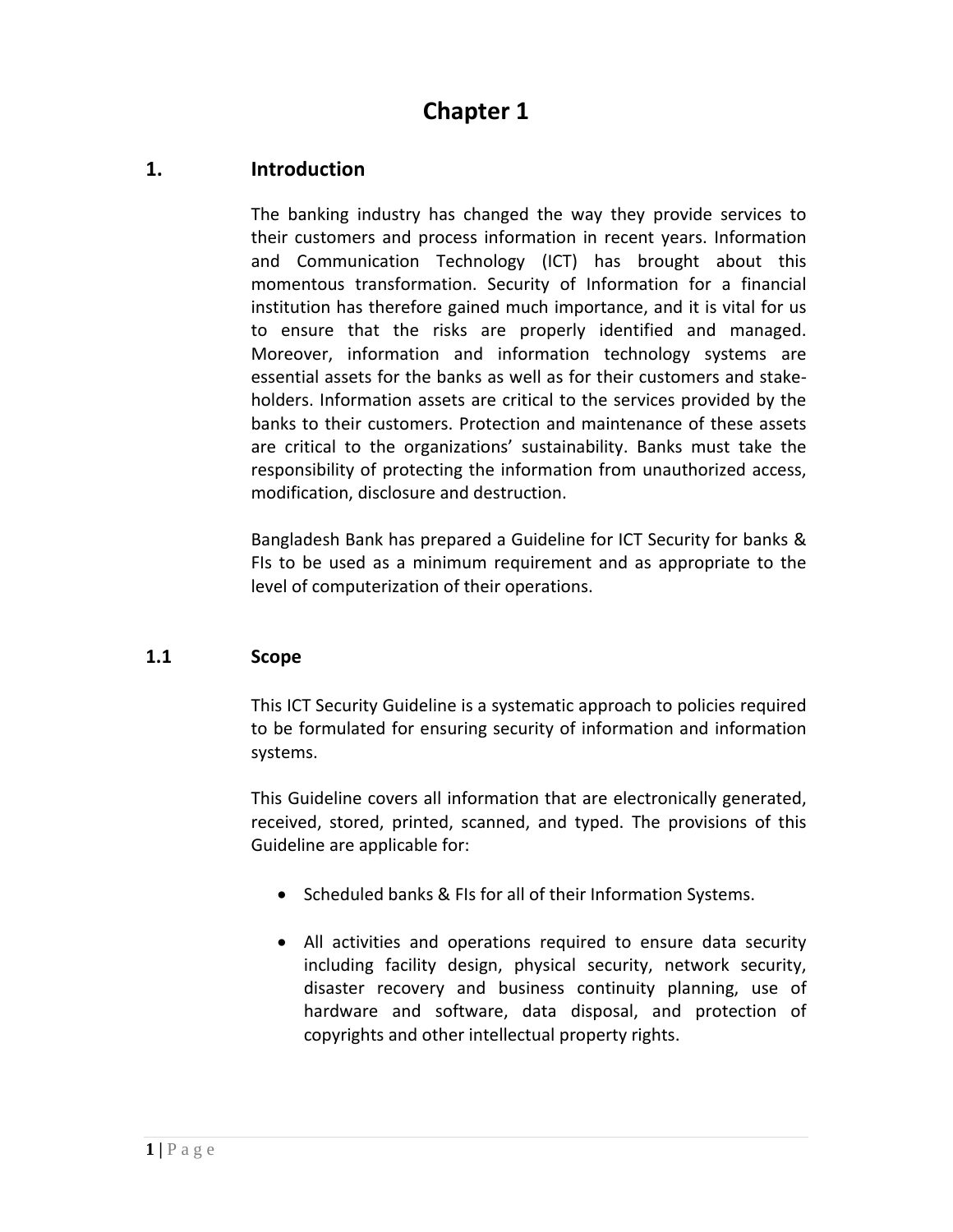# **1.2 Objectives**

This Guideline defines the minimum requirements to which each bank must adhere. The primary objectives of the Guideline are:

- To establish a standard ICT Security Policy & ICT Security Management
- To help the banks and FIs for secured and stable setup of its ICT platform
- To establish a secured environment for the processing of data
- To identify information security risks and their management
- To communicate the responsibilities for the protection of information
- To prioritize information and information systems those need to be protected
- To aware and train the users associated with managing the ICT infrastructure
- To explain procedure for periodic review of the policy and security measures
- To ensure the best practices (industry standard) of the usage of ICT that is not limited to this guideline.

# **1.3 Categorization of banks/branches/units depending on ICT Operation**

The locations for which the ICT Security Guideline is applicable i.e., the Head Office, Zonal Office, Branch and/or Booth/Unit of a bank or FI may be categorized into three tiers depending on their ICT setup and operational environment/procedures as:

Tier-1: Centralized ICT Operation through Data Center (DC) including Disaster Recovery Site (DRS) to which all other offices, branches and booths are connected through WAN with 24x7 hours attended operation.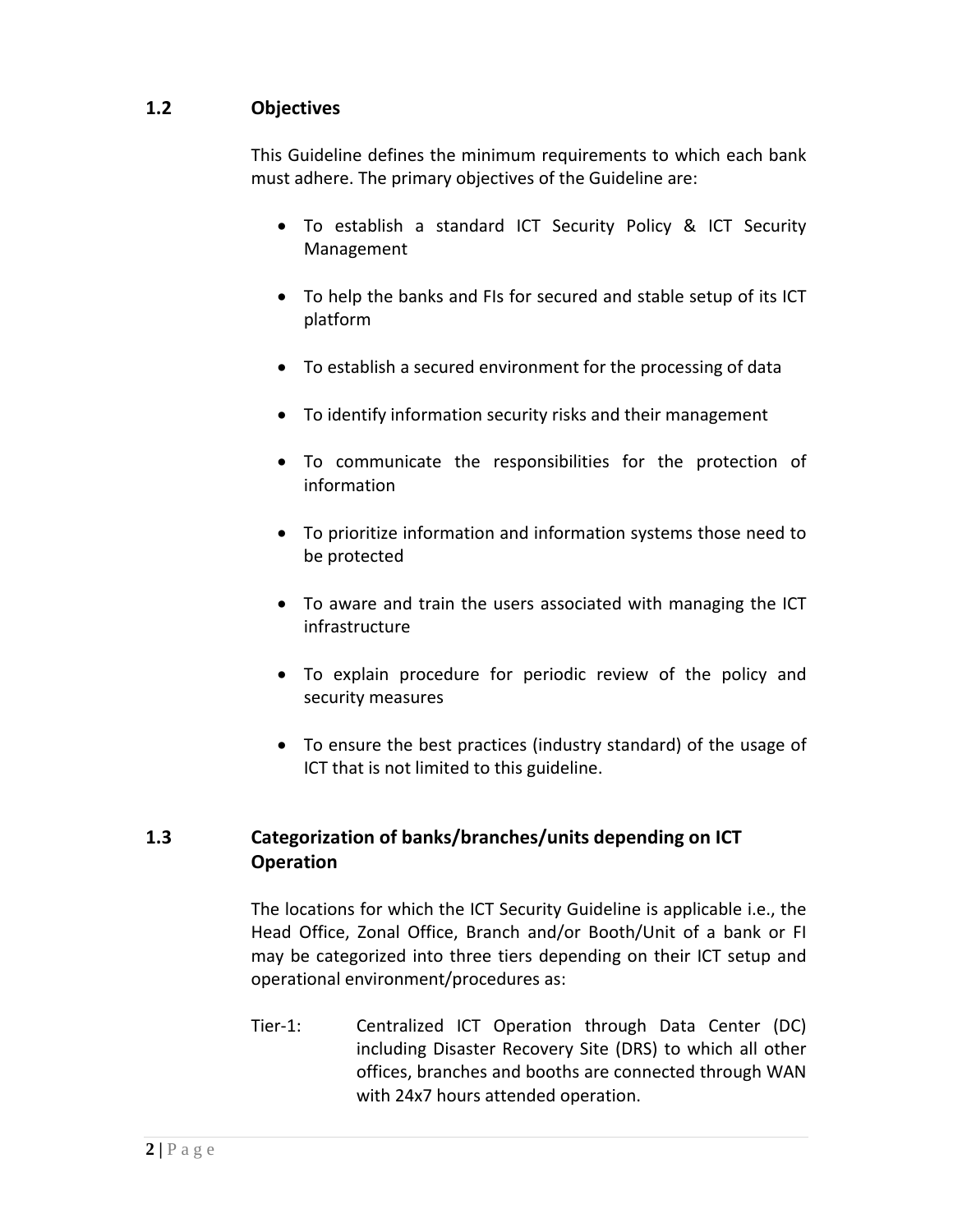- Tier-2: Head Office, Zonal Office, Branch or booth having Server to which all or a part of the computers of that locations are connected through LAN.
- Tier‐3: Head Office, Zonal Office, Branch or booth having standalone computer(s).

The proposed ICT Security Guideline will be applicable for all the three tiers if not mentioned otherwise.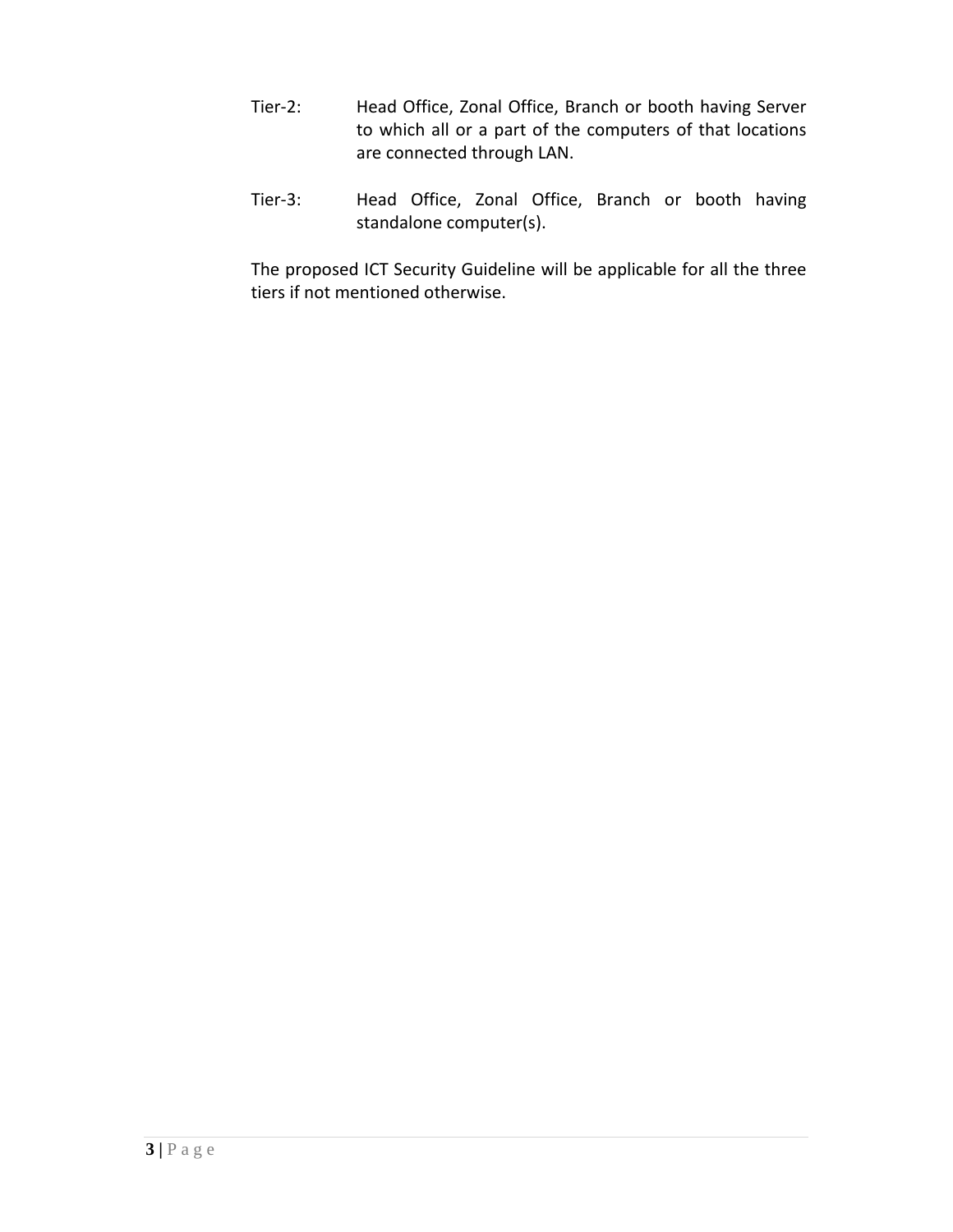# **2. ICT Security Management**

ICT Security Management must ensure that the ICT functions and operations are efficiently and effectively managed. They should be aware of the capabilities of ICT and be able to appreciate and recognize opportunities and risks of possible abuses. **They have to ensure maintenance of appropriate systems documentations, particularly for systems, which support financial reporting**. They have to participate in ICT security planning to ensure that resources are allocated consistent with business objectives. They have to ensure that sufficient and qualified technical staffs are employed so that continuance of the ICT operation area is unlikely to be seriously at risk all times.

ICT Security Management deals with ICT Security Policy Documentation, Internal Information System Audit, Training and Insurance. ICT security planner and/or steering committee shall be responsible for overall ICT security management.

## **2.1 ICT Security Policy**

2.1.1 Every bank having Information systems must have an 'ICT Security Policy' which must be fully complied with this ICT Security Guideline and be approved by the board of the bank. For foreign banks, the documents must also be in conformity with their global policy documents.

> This document provides the guideline for Information System and its secured usage for the banks. It establishes general requirements and responsibilities for protecting Information and Information System. The policy covers common technologies such as computers & peripherals, data and network, web system, and other specialized ICT resources. The bank's delivery of services depends on availability, reliability and integrity of its information technology system. Therefore, each bank must adopt appropriate methods to protect its information system. The senior management of the bank must express a commitment to ICT security by continuously increasing awareness and ensuring training of the bank's staff.

> The policy will require regular update to cope with the evolving changes in the ICT environment both within the bank and overall industry.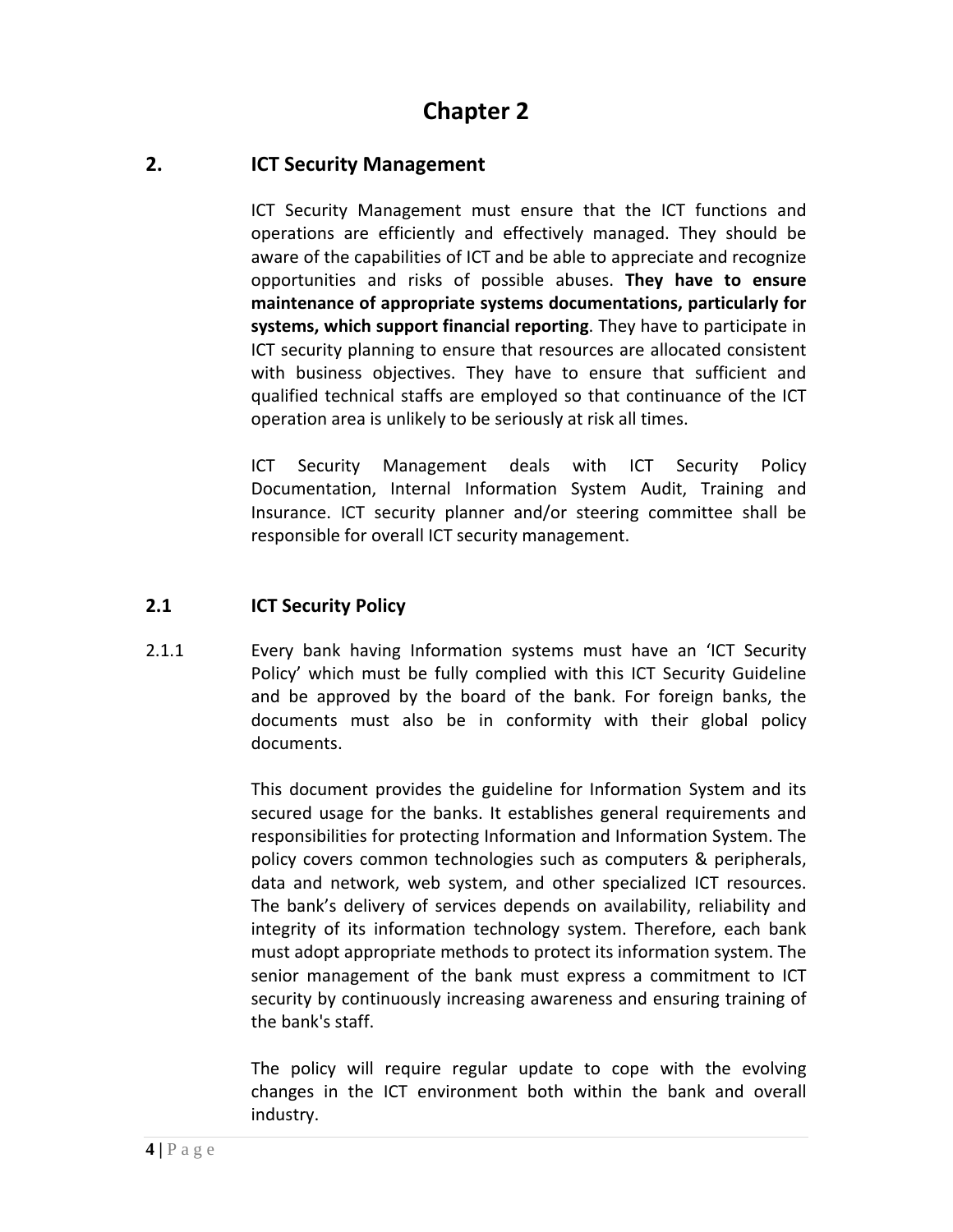2.1.2  **For noncompliance issues, compliance plan shall be submitted to** Bangladesh Bank for dispensation as per format given in **Annexure 1**.

## **2.2 Documentation**

- 2.2.1 The following shall be documented:
	- a) Organogram chart for ICT department/division (centralized/ decentralized)
	- b) Branch organogram with the ICT support unit/section/personnel (Business/ICT)
	- c) Job description (JD) for each individual within ICT department/ division
	- d) A scheduled roster for personnel doing shifting duties
	- e) Segregation of duties for IT tasks
	- f) Fallback plans for various levels of system support personnel

#### **2.3 Internal Information System Audit**

- 2.3.1 Internal Information System Audit shall be carried out by Internal Audit or relevant Department (other than ICT Department).
- 2.3.2 Internal Audit Team should have sufficient ICT expertise/resources capable of conducting Information System Audit.
- 2.3.3 Internal Information System audit shall be done periodically at least once a year. The report must be preserved for Bangladesh Bank officials as and when required. An annual system audit plan shall be developed. Banks shall also ensure that audit issues are properly tracked and, in particular, completely recorded, adequately followed up and satisfactorily rectified.
- 2.3.4 The bank/branch shall take appropriate measures to address the recommendations made in the last Audit Report. This must be documented and kept along with the Audit Report mentioned in 2.3.3.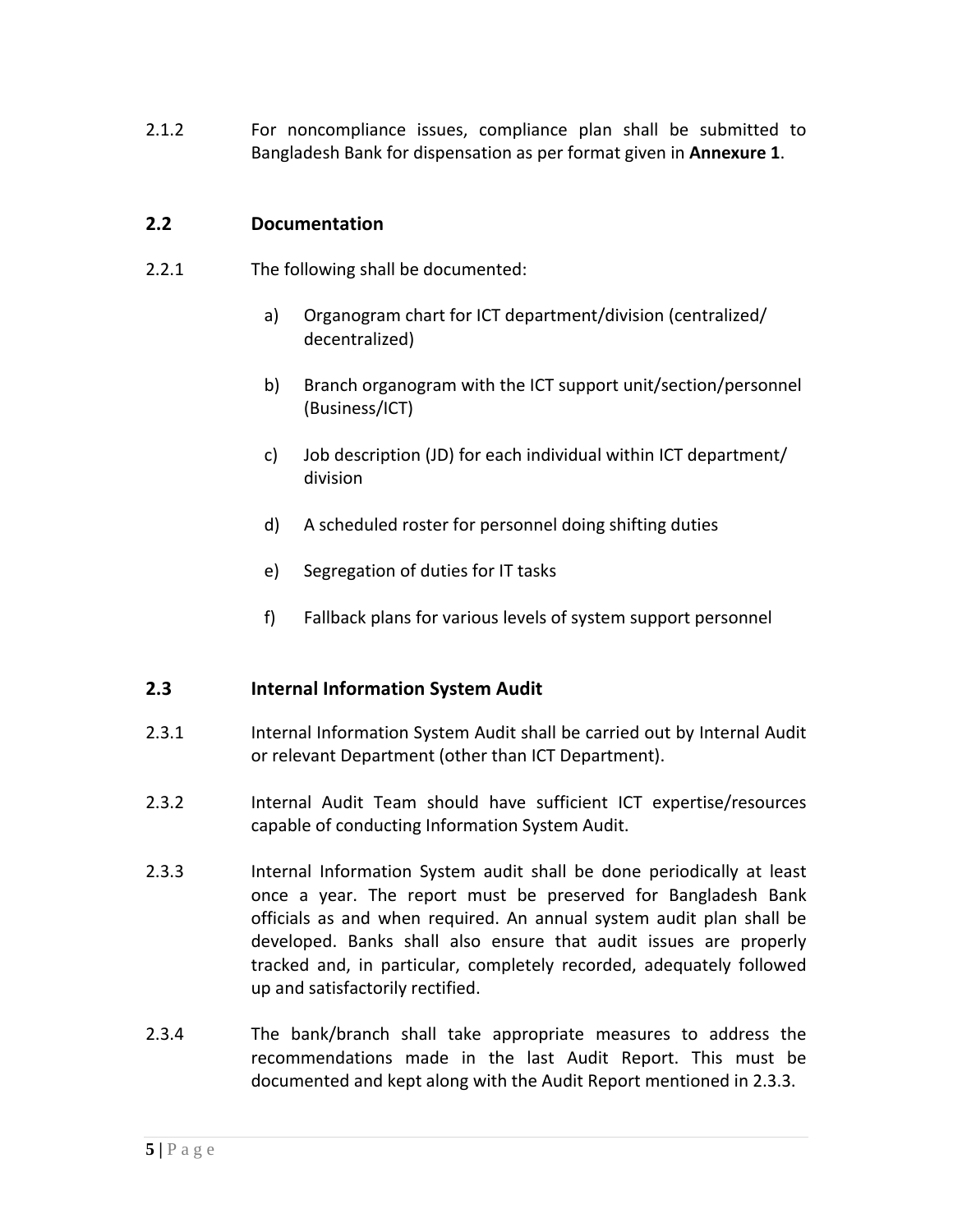## **2.4 Training and Awareness**

- 2.4.1 Bank shall ensure that all relevant personnel are getting proper training, education, updates and awareness of the ICT security activities as relevant with their job function.
- 2.4.2 Bank shall also ensure the minimum level of Business Foundation Training for ICT personnel.

# **2.5 Insurance or Risk Coverage Fund**

2.5.1 Adequate insurance coverage or risk coverage fund shall be maintained so that costs of loss and/or damage of the hardware assets related to ICT can be mitigated.

## **2.6 Problem Management**

- 2.6.1 **Bank shall establish a process to log the information system related** problems and incidents.
- 2.6.2 Process shall have the workflow to assign the issue to a concerned person to get a quick, effective and orderly response.
- 2.6.3 Process shall be established to perform necessary corrective action within the time frame according to the problem's severity.
- 2.6.4 Problem findings and action steps taken during the problem resolution process shall be documented.
- 2.6.5 Process shall be established to review and monitor the incidents.

## **2.7 Risk Management**

- 2.7.1 Effective risk management system shall be in place for any new processes and systems as well as a post‐launch review.
- 2.7.2 The risk management function shall ensure awareness of, and compliance with, the ICT security control policies, and to provide support for investigation of any ICT related frauds and incidents.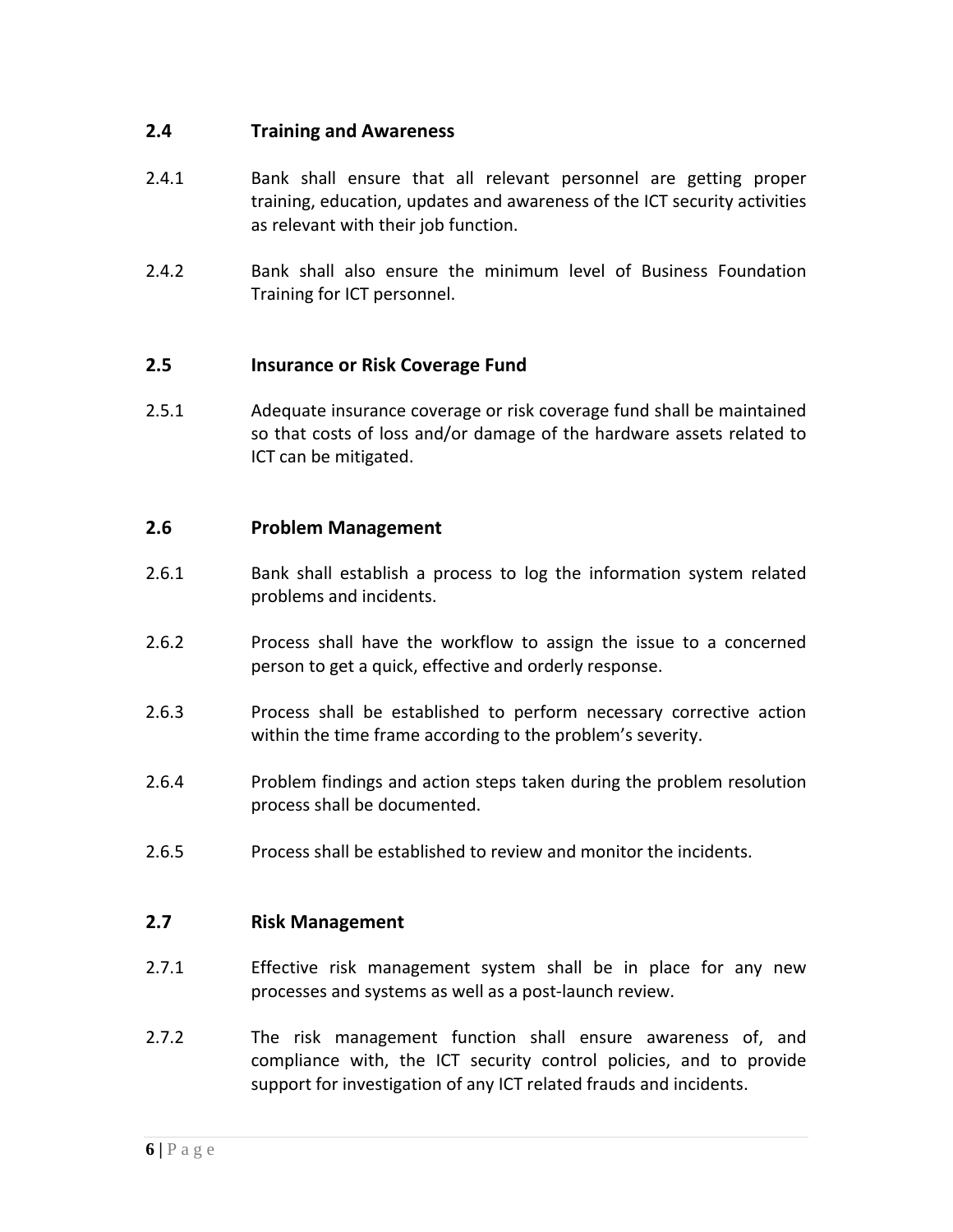- 2.7.3 The risk management process shall include:
	- a) A description and assessment of the risk being considered and accepted for acknowledgement by the owner of the risk;
	- b) Identification of mitigation controls;
	- c) Formulation of a remedial plan to reduce the risk;
	- d) Approval of the risk acknowledgement from the owner of the risk and senior management.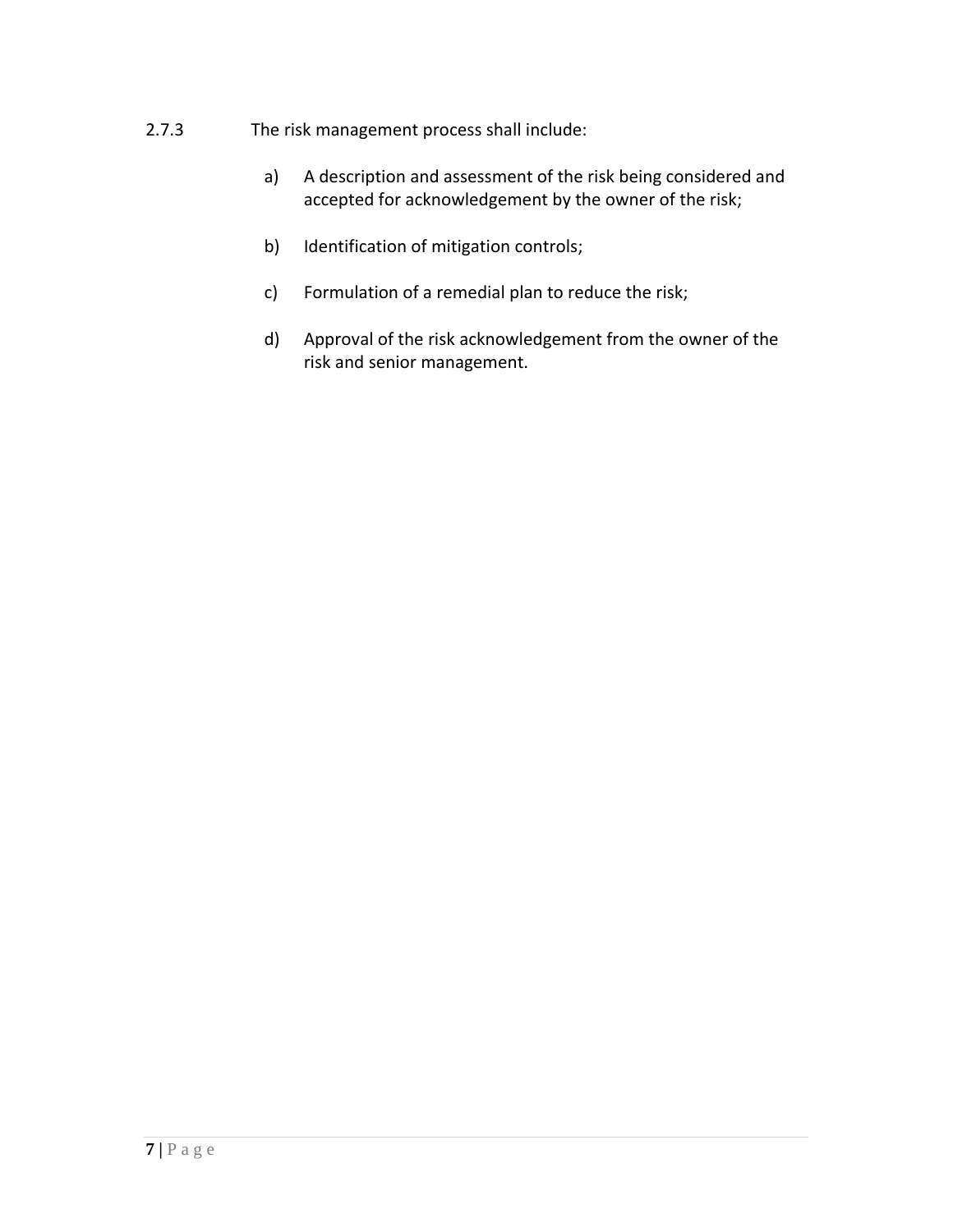## **3. ICT Operation Management**

ICT Operation Management covers the dynamics of technology operation management including change management, asset management, operating procedures and request management. The objective is to achieve the highest levels of technology service quality by minimum operational risk.

#### **3.1 Change Management**

- 3.1.1 Changes to information processing facilities and systems shall be controlled.
- 3.1.2 All changes of business application implemented in the production environment must be governed by a formal documented process with necessary change details. A sample form has been provided in **Annexure 2.**
- 3.1.3 Audit logs of changes shall be maintained.
- 3.1.4 User Acceptance Test (UAT) for changes and upgrades in application shall be carried out before deployment. A sample form for UAT has been given in **Annexure 3.**

#### **3.2 Asset Management**

- 3.2.1 Assets shall be clearly identified and an inventory with significant details must be maintained.
- 3.2.2 All assets associated with the information facilities must be labeled with tag and name.
- 3.2.3 Asset inventory must be reviewed at least once a year.
- 3.2.4 All data on equipment and associated storage media must be destroyed or overwritten before sale, disposal or reissue.
- 3.2.5 Bank must comply with the terms of all software licenses and must not use any software that has not been legally purchased or otherwise legitimately obtained.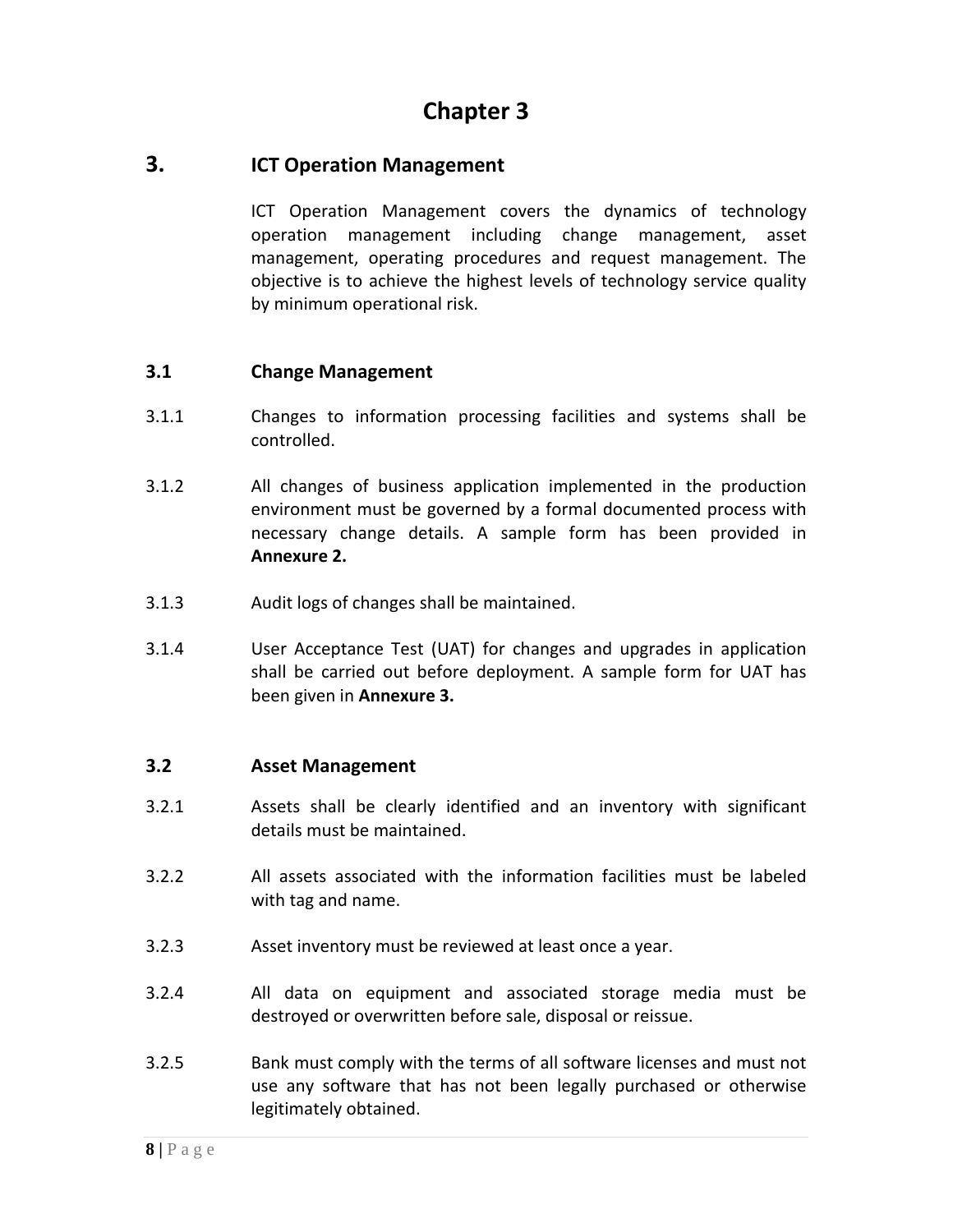- 3.2.6 Software used in production environment must be subjected to a support agreement.
- 3.2.7 Software used in any computer must be approved by the authority. Use of unauthorized or pirated software must strictly be prohibited throughout the bank. Random checks shall be carried out to ensure compliance.

## **3.3 Operating Procedures**

- 3.3.1 Operating procedures shall be documented, maintained and available for the users related to their job function.
- 3.3.2 Changes to operating procedures must be approved by management and documented.
- 3.3.2 Operating procedures shall cover the followings where appropriate:
	- a) Documentation on handling of different processes;
	- b) Documentation on scheduling processes, system start-up, closedown, restart and recovery (centralized/decentralized);
	- c) Documentation on handling of exception conditions;
	- d) Schedule system maintenance.

#### **3.4 Request Management**

3.4.1 To avail any service related to ICT, a formal request process must be established. A sample form has been provided in **Annexure‐4.**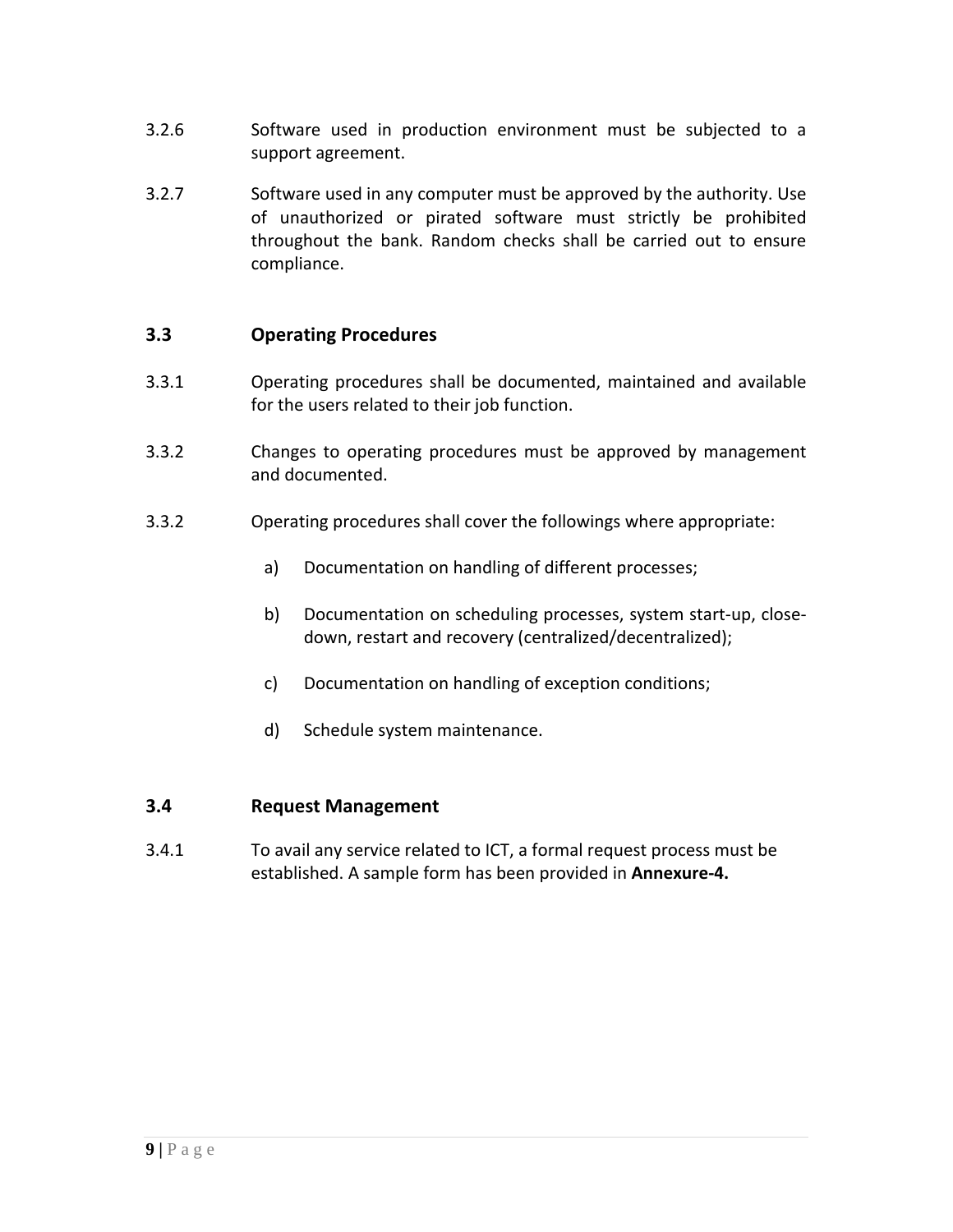# **4. Physical Security**

Bank requires that sound business and management practices be implemented in the workplace to ensure that information and technology resources are properly protected. It is the responsibility of each department to protect technology resources from unauthorized access in terms of both physical hardware and data perspectives. In fact, the effective security measure for assets in the workplace is a responsibility held jointly by both management and employees.

Physical security involves providing environmental safeguards as well as controlling physical access to equipment and data. The following safeguard methods are believed to be practical, reasonable and reflective of sound business practices.

#### **4.1 Physical Security for Tier‐1**

#### **4.1.1 Data Center Access**

- 4.1.1.1 Physical security shall be applied to the information processing area or Data Center.
- 4.1.1.2 Data Center must be a restricted area and unauthorized access shall be prohibited.
- 4.1.1.3 Entrance into the Data Center shall be restricted.
- 4.1.1.4 Access authorization procedures shall exist and be applied to all persons (e.g. employees and vendors). Unauthorized individuals and cleaning crews must be escorted during their stay in the Data Center.
- 4.1.1.5 Access authorization list shall be maintained and reviewed periodically for the authorized person to access the Data Center.
- 4.1.1.6 Access log with date, time and purpose shall be maintained for the vendors, service providers and visitors entered into the Data Center.
- 4.1.1.7 Security guard shall be available for 24 hours.
- 4.1.1.8 Emergency exit door shall be available.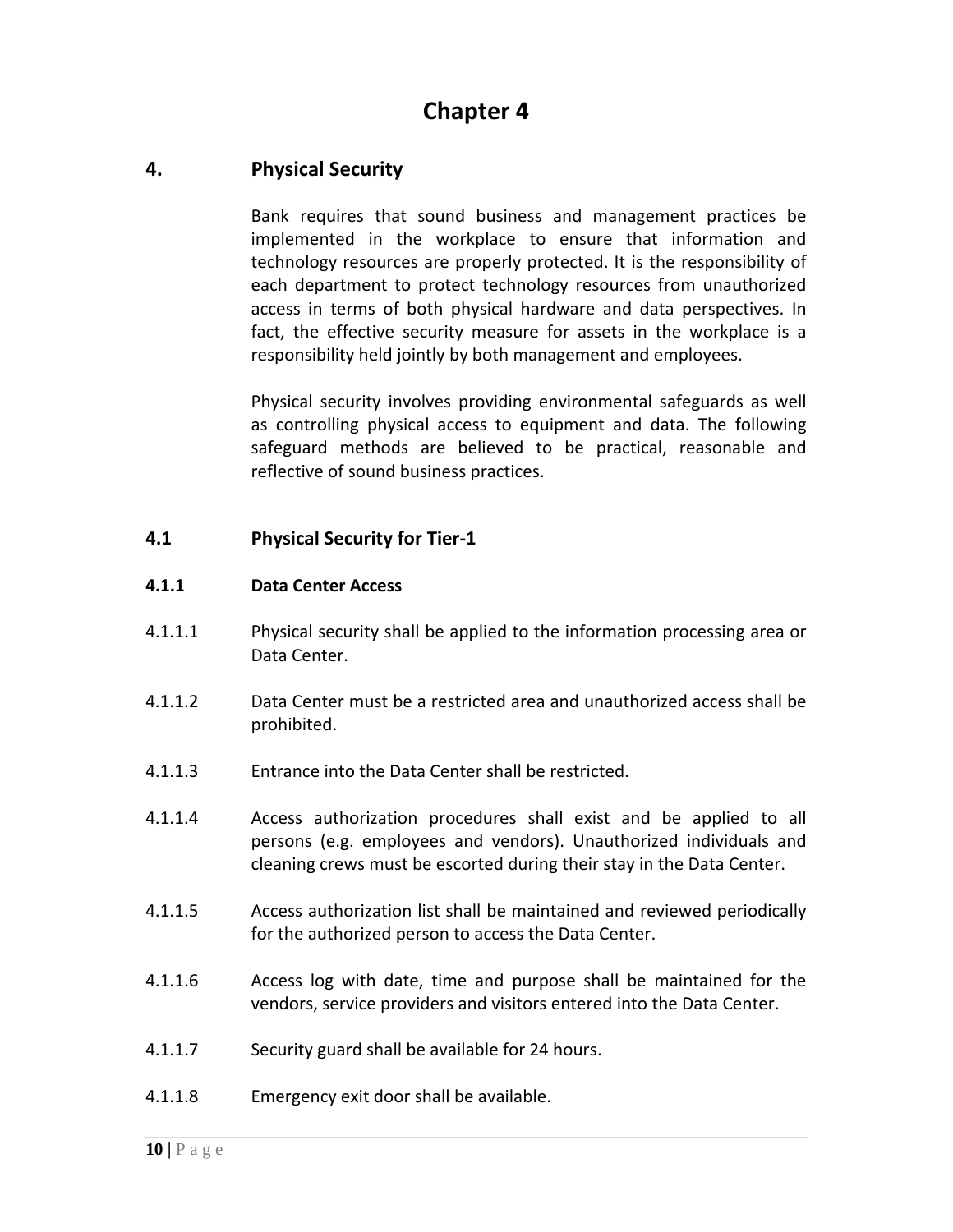#### **4.1.2 Environmental Security**

- 4.1.2.1 Protection of Data Center from the risk of damage due to fire, flood, explosion and other forms of disaster shall be designed and applied. To build Data Center and Disaster Recovery Site in multi‐tenant facilitated building is discouraged.
- 4.1.2.2 Physical layout of Data Center including power supply and network connectivity shall be documented.
- 4.1.2.3 Development and test environment shall be separated from production.
- 4.1.2.4 Raised floor with removable blocks or channels alongside the wall shall be prepared to protect data and power cables from interception and any sort of damages.
- 4.1.2.5 Water detection devices shall be placed below the raised floor, if it is raised.
- 4.1.2.6 Any accessories not related/associated to Data Center shall not be allowed to store in the Data Center.
- 4.1.2.7 Closed Circuit Television **(CCTV)** camera shall be installed for monitoring.
- 4.1.2.8 The sign of **"No eating, drinking or smoking"** shall be in display.
- 4.1.2.9 Dedicated office vehicles for any of the emergencies shall always be available on site. Availing of public transport must be avoided while carrying critical equipments outside the bank's premises to avoid the risk of any causality.
- 4.1.2.10 Data Center shall have dedicated full‐time supported telephone communication.
- 4.1.2.11 Address and telephone or mobile numbers of all contact persons (e.g. fire service, police station, service providers, vendors and all ICT personnel) must be available to cope with any emergency situation.
- 4.1.2.12 Power supply system and other support units must be separated from production site and placed in secure area to reduce the risks from environmental threats.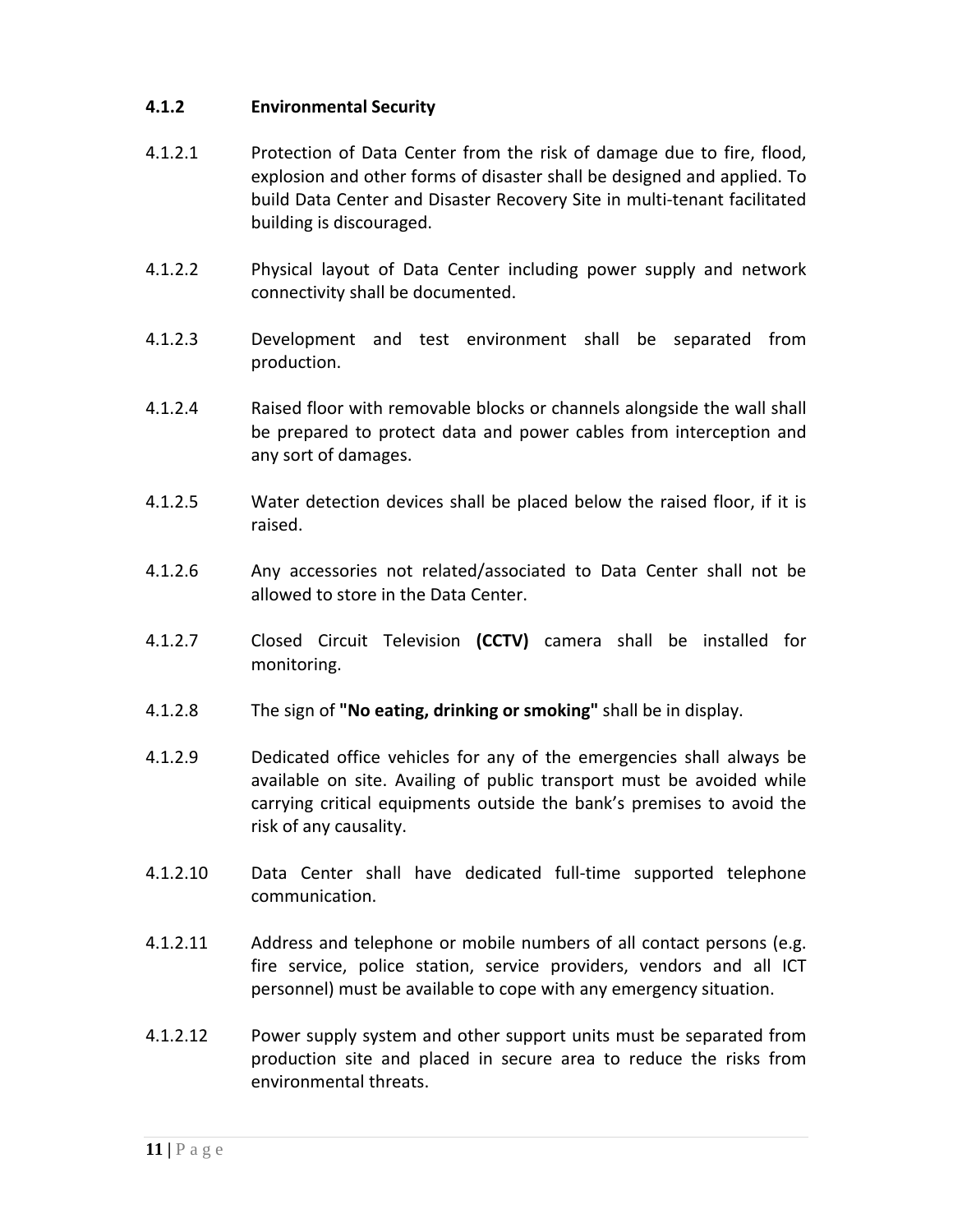- 4.1.2.13 Power supply from source (Main Distribution Board or Generator) to Data Center must be dedicated. Electrical outlets from these power sources for any other devices must be restricted and monitored to avoid the risk of overloading.
- 4.1.2.14 The following environmental controls shall be installed:
	- a) Uninterrupted Power Supply (UPS) with backup units
	- b) Backup Power Supply
	- c) Temperature and humidity measuring devices
	- d) Water leakage precautions and water drainage system from Air **Conditioner**
	- e) Air conditioners with backup units. Industry standard cooling system may be introduced to avoid the water leakage and faults in the water drainage system with the conventional air conditioning system.
	- f) Emergency power cut‐off switches where applicable
	- g) Emergency lighting arrangement
	- h) Dehumidifier for humidity control

The above shall be regularly tested and maintenance service contract shall be for 24x7 basis.

#### **4.1.3 Fire Prevention**

- 4.1.3.1 Wall, ceiling and door of Data Center shall be fire‐resistant.
- 4.1.3.2 Fire suppression equipments shall be installed.
- 4.1.3.3 Automatic fire alarming system shall be installed and tested periodically.
- 4.1.3.4 There shall be fire detector below the raised floor, if it is raised.
- 4.1.3.5 Electric and data cables in the Data Center must maintain a quality and be concealed.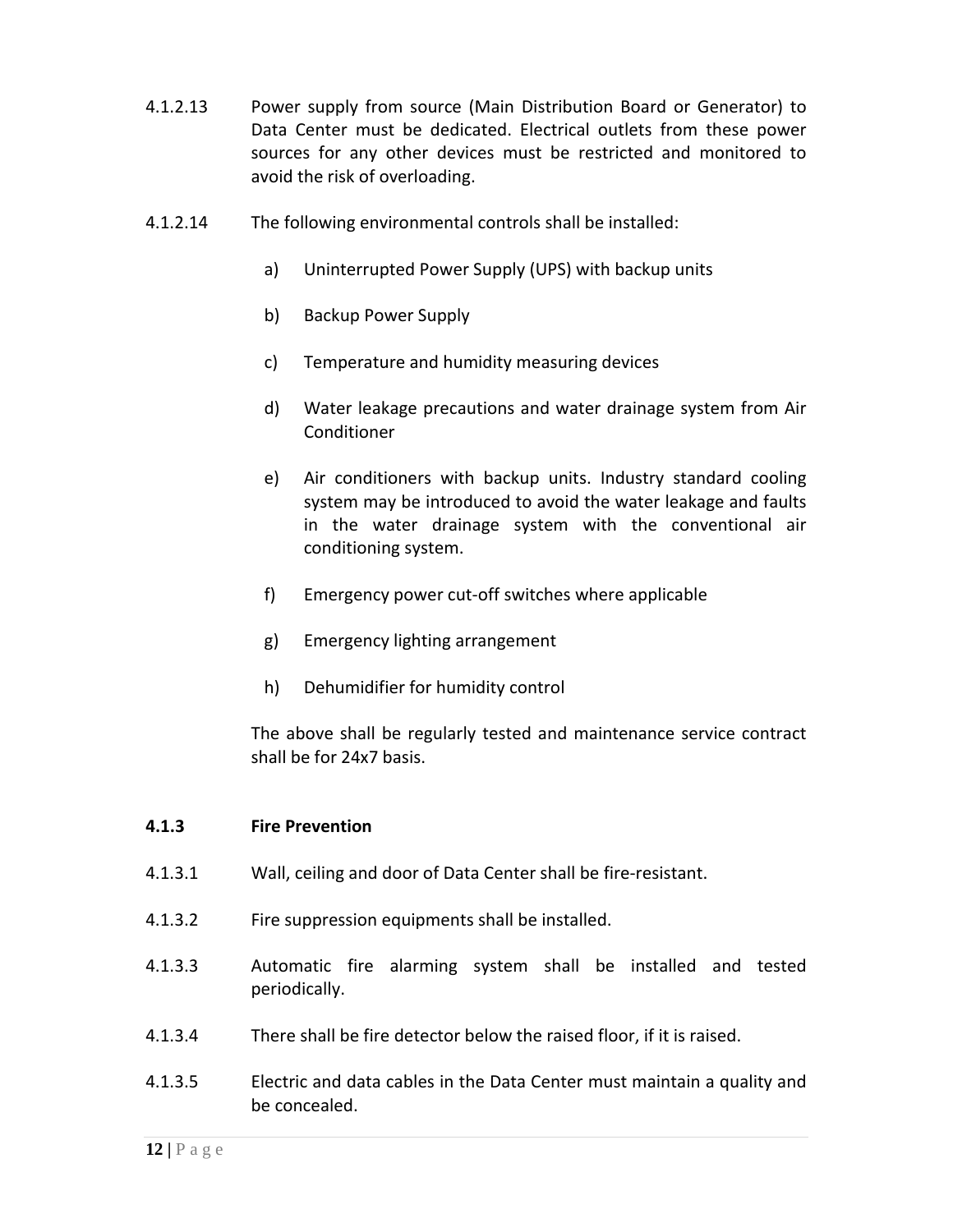4.1.3.6 Any flammable items shall not be kept in the Data Center.

## **4.2 Physical Security for Tier‐2**

#### **4.2.1 Server Room Access**

- 4.2.1.1 Server room must have a glass enclosure with lock and key with a responsible person of the Branch.
- 4.2.1.2 Physical access shall be restricted, visitors log must exist and to be maintained for server room.
- 4.2.1.3 Access authorization list must be maintained and reviewed on regular basis.

#### **4.2.2 Environmental Security**

- 4.2.2.1 Server must have password protected screen saver that shall be activated after a period as per bank's policy.
- 4.2.2.2 There shall be a provision to replace the server within shortest possible time in case of any disaster.
- 4.2.2.3 Server room shall be air‐conditioned.
- 4.2.2.4 Water leakage precautions and water drainage system from Air Conditioner shall be installed.
- 4.2.2.5 Power generator shall be in place to continue operations in case of power failure.
- 4.2.2.6 UPS shall be in place to provide uninterrupted power supply to the server.
- 4.2.2.7 Proper attention must be given on overloading electrical outlets with too many devices.
- 4.2.2.8 Channel alongside the wall shall be prepared to allow all the cabling to be in neat and safe position with the layout of power supply and data cables.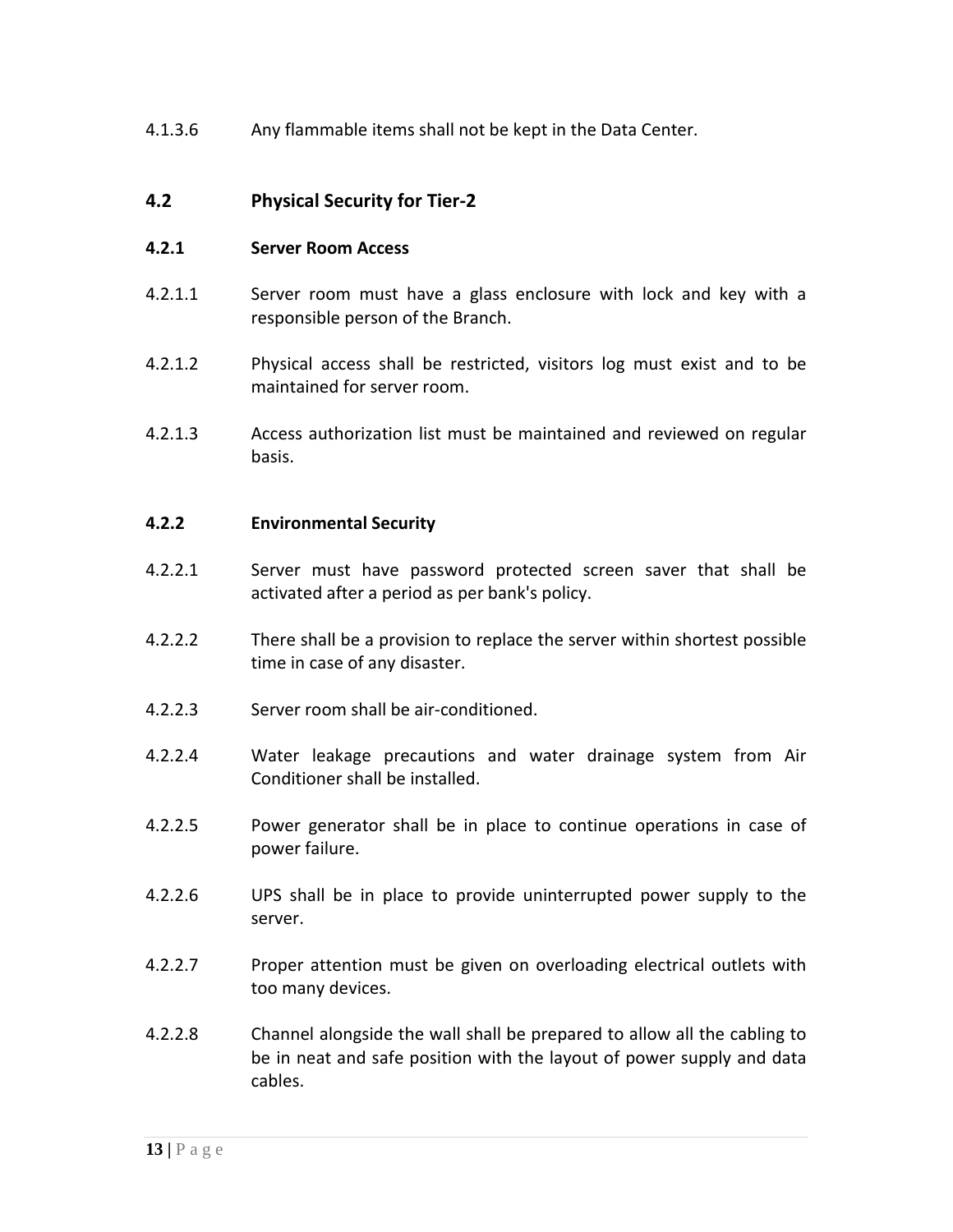- 4.2.2.9 Proper earthing of electricity shall be ensured.
- 4.2.2.10 Address and telephone or mobile numbers of all contact persons (e.g. fire service, police station, service providers, vendors and all ICT/ responsible personnel) must be available to cope with any emergency situation.

#### **4.2.3 Fire Protection**

- 4.2.3.1 Power supply must be switched off before leaving the server room.
- 4.2.3.2 Fire extinguisher shall be placed outdoor of the server room. This must be maintained and checked on an annual basis.

#### **4.3 Physical Security for Tier‐3**

#### **4.3.1 Computer Room Access**

- 4.3.1.1 The PC running the branch banking software must be placed in a secured area and held by a responsible person in the Branch.
- 4.3.1.2 Access authorization list must be maintained and reviewed on a regular basis.

#### **4.3.2 Environmental Security**

4.3.2.1 PC must have password‐protected screensaver which shall be activated after a period as per bank's policy.

#### **4.3.3 Fire Protection**

- 4.3.3.1 Preventive measures shall be taken to protect computer room from short circuits.
- 4.3.3.2 Power and other connecting cables for PCs must be kept secured from physical damage.
- 4.3.3.3 Power supply of the PC shall be switched off before leaving the branch.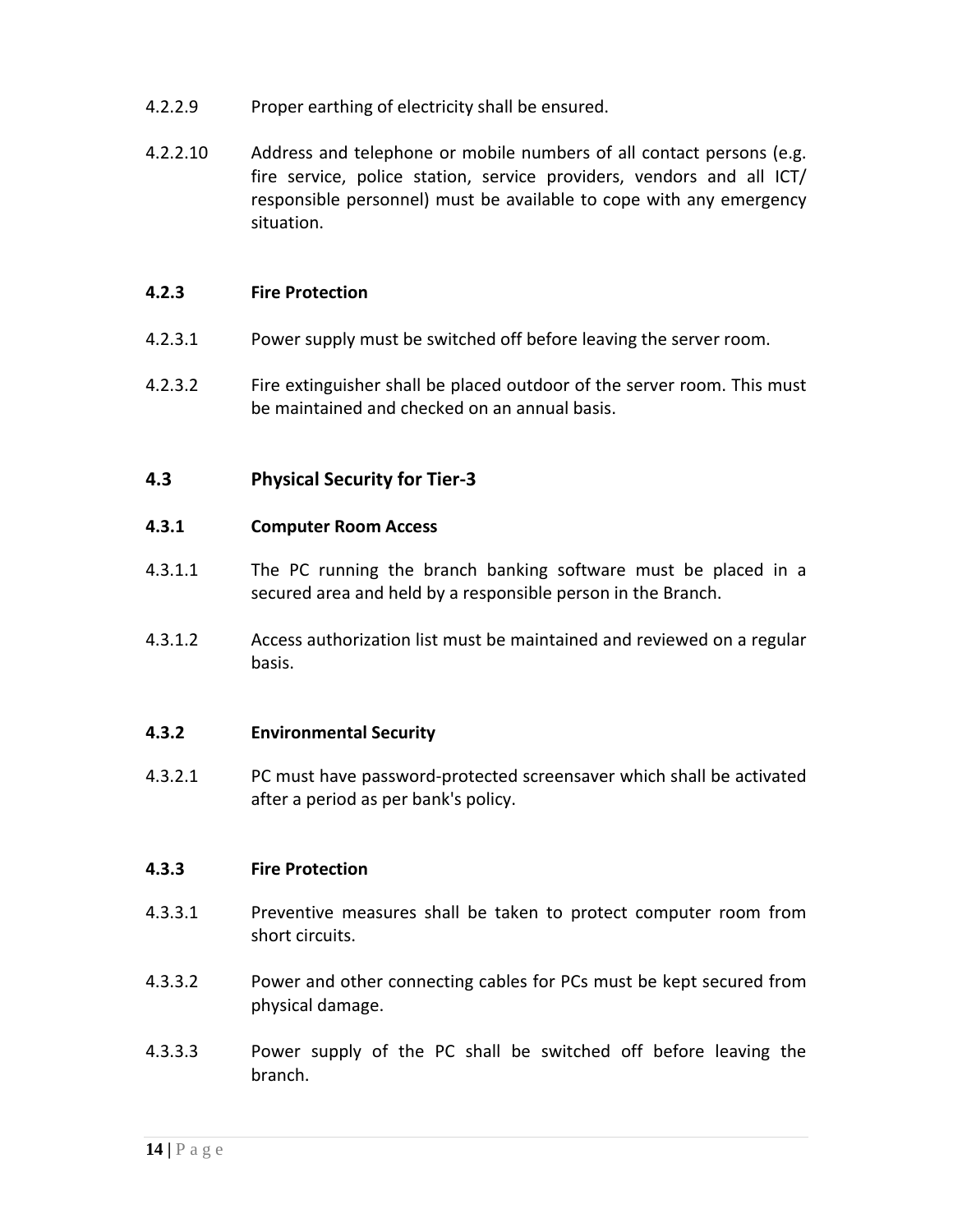- 4.3.3.4 Fire extinguishers with expiry date shall be placed beside the power distribution board. This must be maintained and checked on an annual basis.
- 4.3.3.5 Proper earthing of electricity shall be ensured.

#### **4.4 Physical Security for Desktop and Laptop Computers**

- 4.4.1 Desktop computer shall be connected to UPS to prevent damage of data and hardware.
- 4.4.2 Before leaving a desktop or laptop computer unattended, users shall apply the "*Lock Workstation*" feature.
- 4.4.3 Password protected screen saver shall be used to protect desktop and laptop from unauthorized access.
- 4.4.4 Laptop computers that store confidential or sensitive information must have encryption technology.
- 4.4.5 Desktop and laptop computers and monitors shall be turned off at the end of each workday.
- 4.4.6 Laptop computers, computer media and any other forms of removable storage (e.g. diskettes, CD ROMs, zip disks, PDAs, flash drives) shall be stored in a secured location or locked cabinet when not in use.
- 4.4.7 Other information storage media containing confidential data such as paper, files, tapes, etc. shall be stored in a secured location or locked cabinet when not in use.
- 4.4.8 Individual users must not install or download software applications and/or executable files to any desktop or laptop computer without prior authorization.
- 4.4.9 Desktop and laptop computer users shall not write, compile, copy, knowingly propagate, execute, or attempt to introduce any computer code designed to self‐replicate, damage, or otherwise hinder the performance of any computer system (e.g. virus, worm, Trojan etc).
- 4.4.10 Any kind of viruses shall be reported immediately.
- 4.4.11 Viruses shall not be deleted without expert assistance unless otherwise instructed.
- 4.4.12 User identification (ID) and authentication (password) shall be required to access all desktops and laptops whenever turned on or restarted.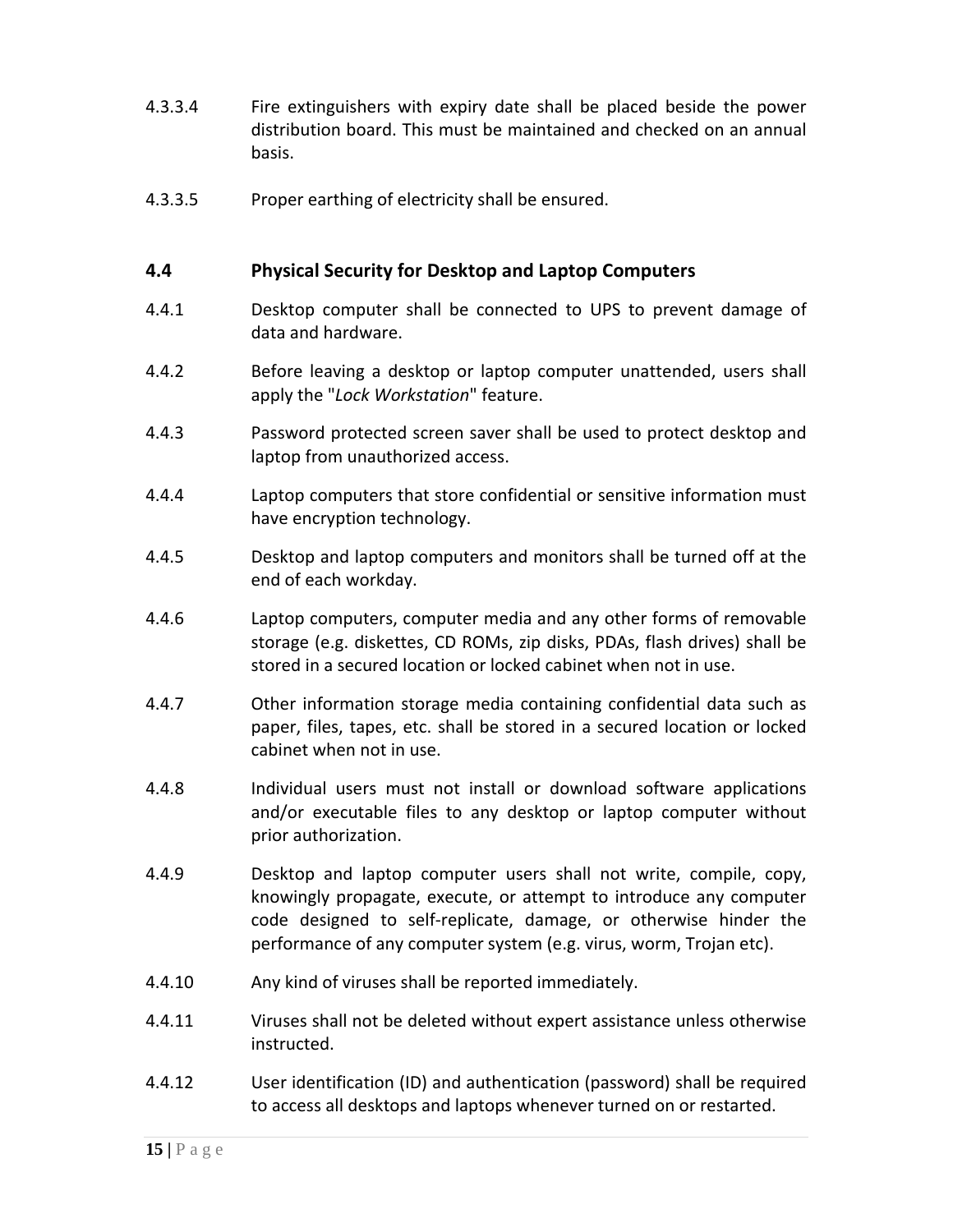- 4.4.13 Standard virus detection software must be installed on all desktop and laptop computers and shall be configured to check files when read and routinely scan the system for viruses.
- 4.4.14 Desktop and laptop computers shall be configured to log all significant computer security relevant events. (e.g. password guessing, unauthorized access attempts or modifications to applications or systems software.)
- 4.4.15 All computers shall be placed above the floor level and away from windows.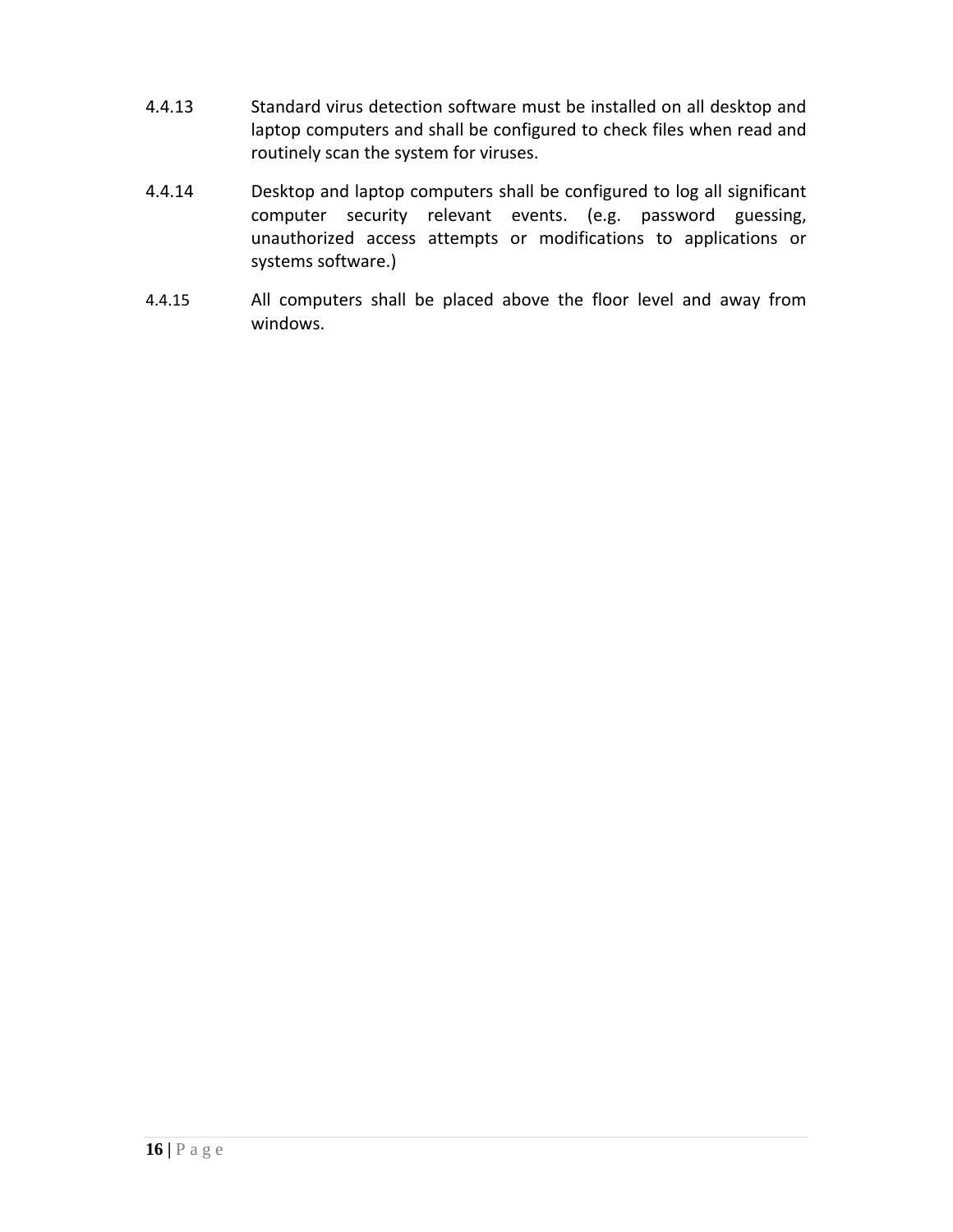# **5. Information Security Standard**

The objective of this chapter is to specify Information Security Policies and Standards to be adopted by all scheduled banks in Bangladesh using Information and Communication Technology for service delivery and data processing. This chapter covers the basic and general information security controls applicable to all functional groups of a business to ensure that information assets are protected against risk.

# **5.1 Access Control for Information Systems**

#### **5.1.1 User ID Maintenance**

- 5.1.1.1 Each user must have a unique User ID and a valid password.
- 5.1.1.2 User ID shall be locked up after 3 unsuccessful login attempts.
- 5.1.1.3 User ID and password shall not be same.
- 5.1.1.4 User ID Maintenance form with access privileges shall be duly approved by the appropriate authority.
- 5.1.1.5 Access privileges shall be changed/ locked within 24 hours or as per bank's policy when users' status changed or user left the bank.

#### **5.1.2 Password Control**

- 5.1.2.1 The password definition parameters ensure that minimum password length is specified according to the Bank's ICT Security Policy (at least 6 characters, combination of uppercase, lowercase, numbers & may include special characters).
- 5.1.2.2 Administrative password of Operating System, Database and Banking Application shall be kept in sealed envelope and kept in a safe custody (centralized/decentralized).
- 5.1.2.3 The maximum validity period of password shall not be beyond the number of days permitted in the Bank's ICT Security Policy (within 30 to 90 days cycle).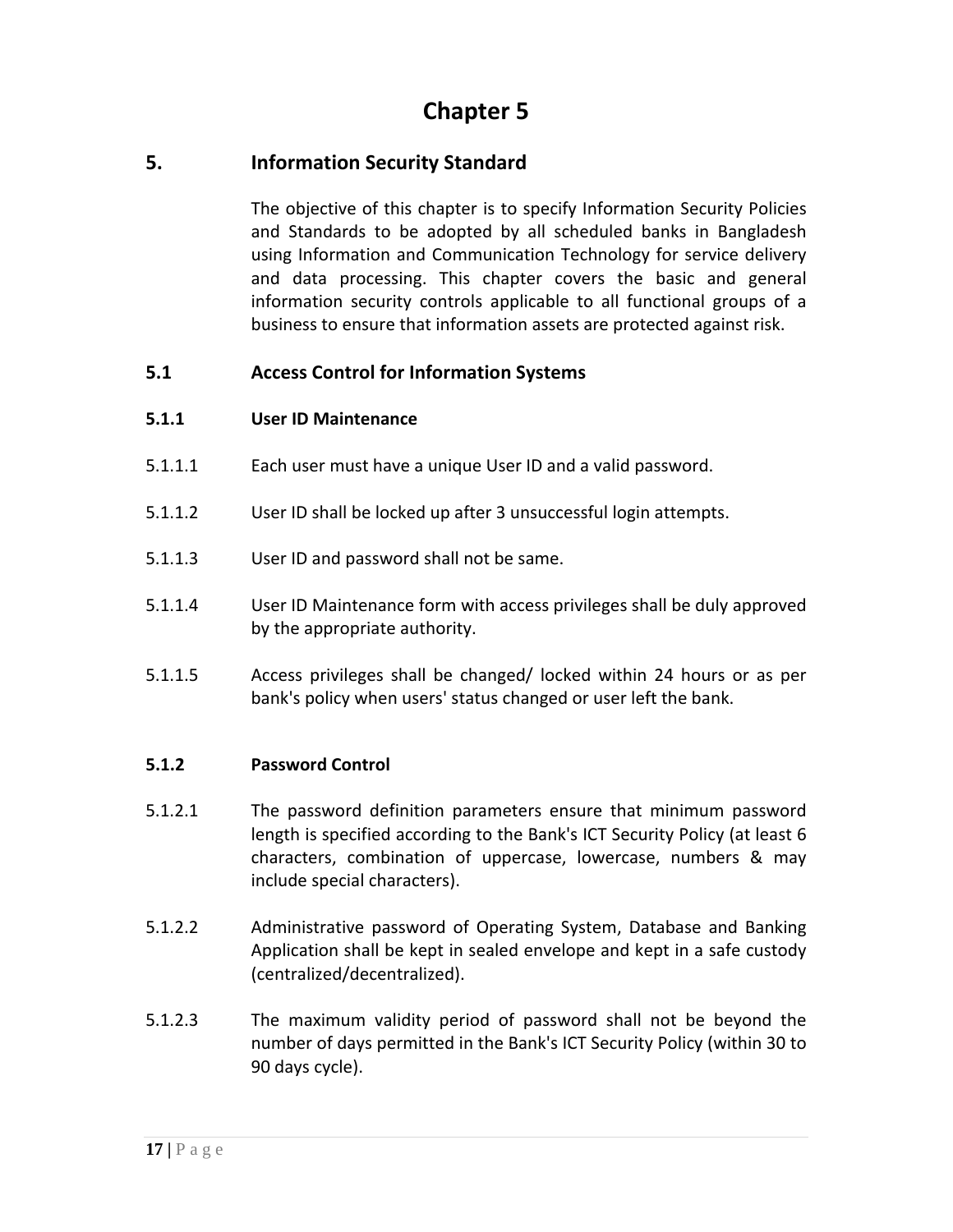- 5.1.2.4 The parameters to control the maximum number of invalid logon attempts shall be specified properly in the system according to the ICT Security Policy of the Bank (maximum 3 consecutive times).
- 5.1.2.5 Password history maintenance shall be enabled in the system to allow same passwords to be used again after at least 4 times.
- 5.1.2.6 Session time‐out period for users shall be set in accordance with the bank's Policy.
- 5.1.2.7 Operating time schedule for the users shall be defined where necessary.
- 5.1.2.8 Audit trail shall be available to review the user profile in the application.

#### **5.1.3 Input Control**

- 5.1.3.1 Software shall not allow the same user to be both maker and checker of the same transaction. Management approval must be in place for delegation of authority.
- 5.1.3.2 Audit trail must be clearly marked with User Id and date‐time stamp.
- 5.1.3.3 The system shall be restricted from being accessed especially in sensitive data/fields.

#### **5.2 Network Security**

- 5.2.1 The Network Design and its security shall be implemented under a documented plan.
- 5.2.2 Physical security for the network equipments shall be ensured. Specifically:
	- a) Access shall be restricted and controlled.
	- b) Network equipments shall be housed in a secure environment.
- 5.2.3 Groups of information services, users, and information systems shall be segregated in networks, e.g. VLAN.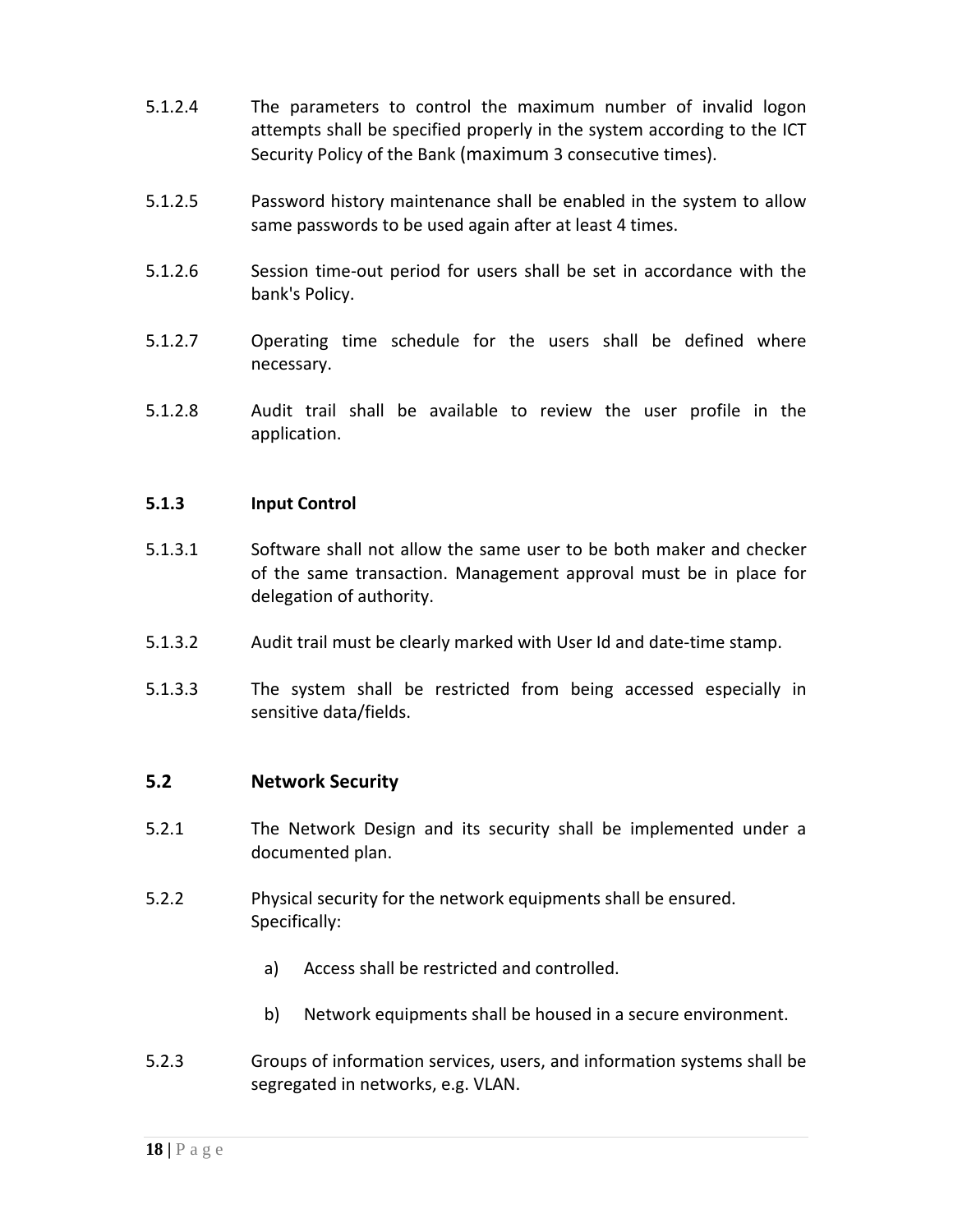- 5.2.4 Unauthorized access and electronic tampering shall be controlled strictly.
- 5.2.5 Firewall shall be in place on the network for any external connectivity.
- 5.2.6 Redundant communication links shall be used for WAN.
- 5.2.7 There shall be a system to detect unauthorized intruder in the network.
- 5.2.8 Connection of personal laptop to office LAN or any personal wireless modem with the office laptop/desktop must be secured.

#### **5.3 Data Encryption**

5.3.1 Mechanism shall be in place to encrypt and decrypt sensitive data travelling through WAN or public network.

#### **5.4 Virus Protection**

- 5.4.1 Anti‐virus software shall be installed in each server and computer whether it is connected to network or not.
- 5.4.2 Virus auto protection mode shall be enabled.
- 5.4.3 Anti-virus software shall always be updated with the latest virus definition file.
- 5.4.4 All computers in the network shall get updated signature of anti-virus software automatically from the server.
- 5.4.5 Bank may arrange awareness program for the users about computer viruses and their prevention mechanism.

#### **5.5 Internet and e‐mail**

5.5.1 All Internet connections shall be routed through a firewall for computers connected to network and Anti‐Virus Gateway like Web‐ Shield, Trend Micro etc. to get protection from spam, worm, Trojan etc. that is accessing in bank's network while browsing, downloading, or an attachment of any incoming mail to the PCs connected to bank's network.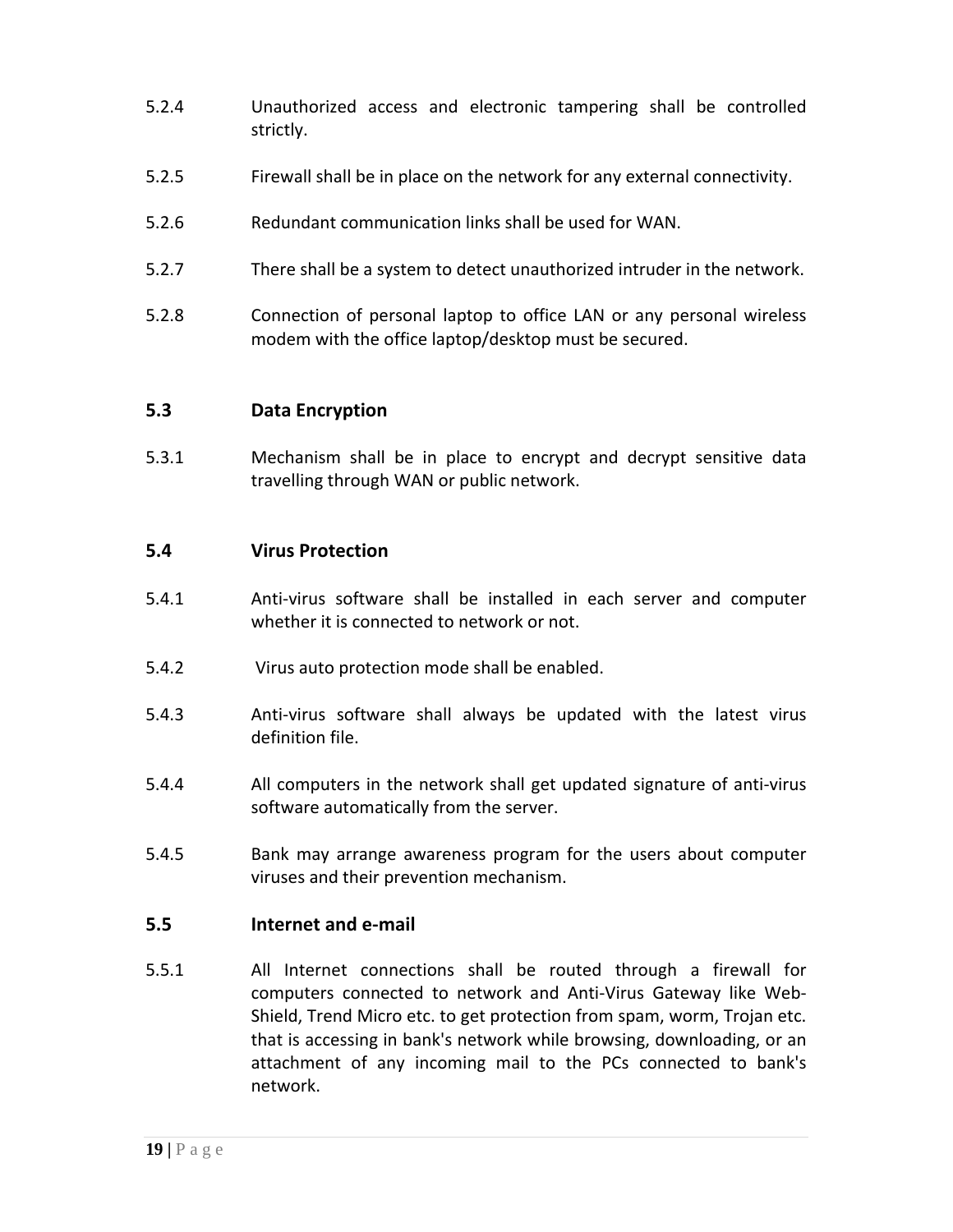- 5.5.2 Access to e‐mail system and internet shall only be obtained through official request.
- 5.5.3 E‐mail system and internet shall be used according to the bank's policy.
- 5.5.4 Concerned department shall perform regular review and monitoring of e‐mail service.
- 5.5.5 Users shall not use profanities, obscenities, or derogatory remarks in e‐ mail messages regarding employees, customers, competitors, or others.
- 5.5.6 All attachments with the incoming e‐mail messages shall be monitored especially for viruses.
- 5.5.7 Mail server must have latest anti‐virus signature.

#### **5.6 Transactions through Alternative Channels**

#### **5.6.1 Services through Mobile**

Controls over mobile transaction are required to manage the risks of working in an unprotected environment. Therefore, banks shall establish following control procedures to ensure confidentiality, integrity, authenticity and non‐repudiability:

- 5.6.1.1 Security standards shall be followed appropriate to the complexity of services offered.
- 5.6.1.2 Appropriate risk mitigation measures shall be implemented like transaction limit, transaction frequency limit, fraud checks, AML checks etc. depending on the risk perception, unless otherwise mandated by the regulatory body.
- 5.6.1.3 Services provided by banks through mobile shall comply with security principles and practices for the authentication of transactions mandated by the regulatory body.
- 5.6.1.4 Proper level of encryption and security shall be implemented at all stages of the transaction processing. The following measures with respect to network and system security shall be adhered to:
	- a) Implement application level encryption over network and transport layer encryption wherever possible.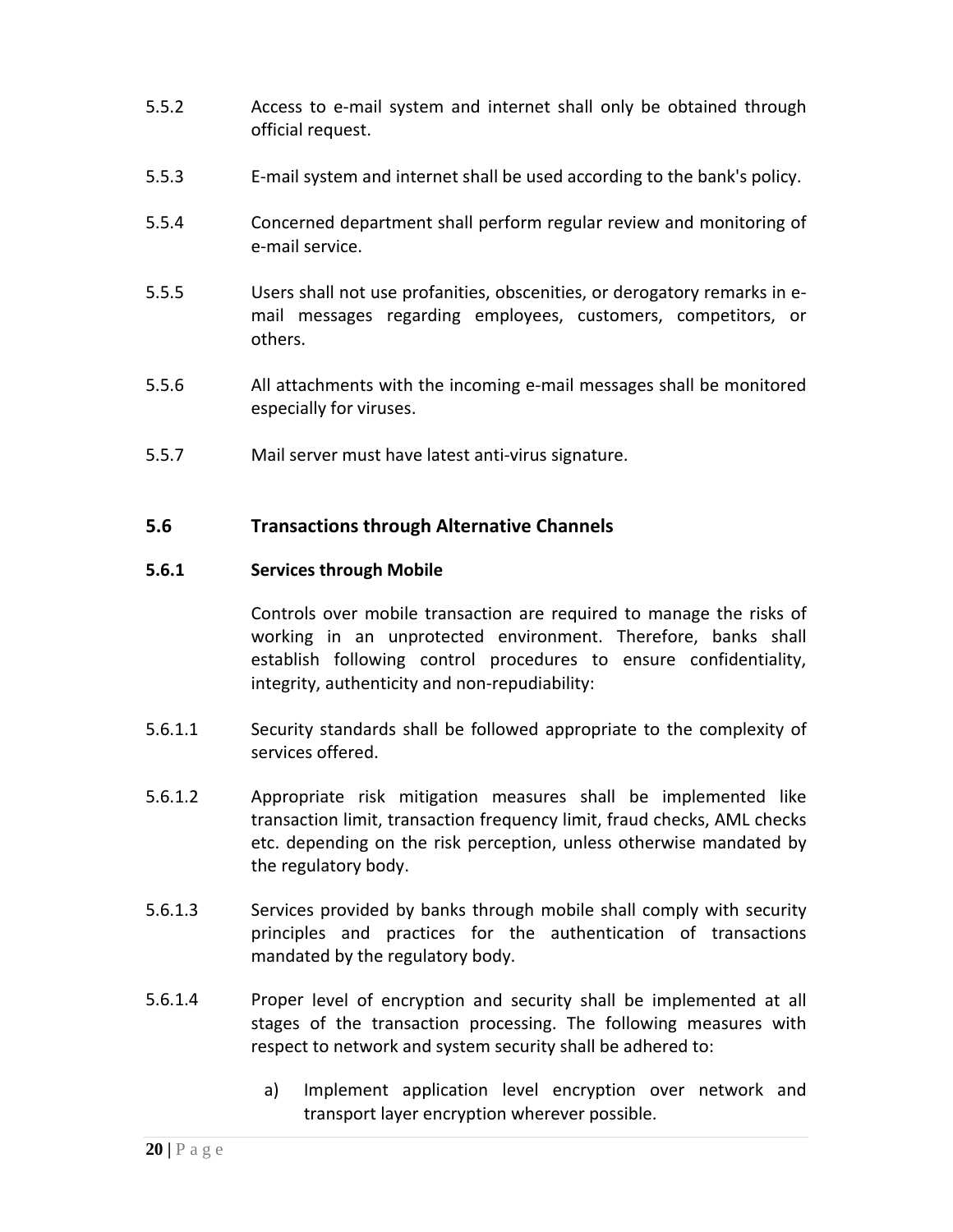- b) Establish proper firewalls, intrusion detection system (IDS), intrusion prevention system (IPS), data file and system integrity checking, surveillance and incident response procedures.
- c) Conduct periodic risk management analysis, security vulnerability assessment of the application and network at least once a year.
- 5.6.1.5 Bank shall comply with '*Regulatory Compliance'* requirements of the country.
- 5.6.1.6 Proper documentation of security practices, guidelines, methods and procedures used in such mobile services shall be maintained and updated.

#### **5.6.2 Internet Banking**

Information involved in internet banking passing over public networks shall be protected from fraudulent activity, contract dispute, and unauthorized disclosure and modification. Therefore, bank shall establish following control procedures:

- 5.6.2.1 I‐banking standards shall be included in the Bank's ICT Security Policy.
- 5.6.2.2 Network and Database administrator shall ensure the security issues of I‐banking.
- 5.6.2.3 Bank shall introduce logical access controls to data, systems, application software, utilities, telecommunication lines, libraries, system software, etc. Logical access control techniques may include user‐ids, passwords, smart cards, biometric technologies or other industry standards.
- 5.6.2.4 Bank shall ensure real time security log for unauthorized access.
- 5.6.2.5 Bank shall define technology security protocols for I‐banking solutions like PKI (Public Key Infrastructure), SSL (Secured Socket Layer), 2‐FA (Two Factor Authentication), RSA, VASCO etc.
- 5.6.2.6 All computer accesses, including messages received shall be logged. Security violations (suspected or attempted) shall be reported and followed up. Bank shall acquire tools for monitoring systems and the networks against intrusions and attacks.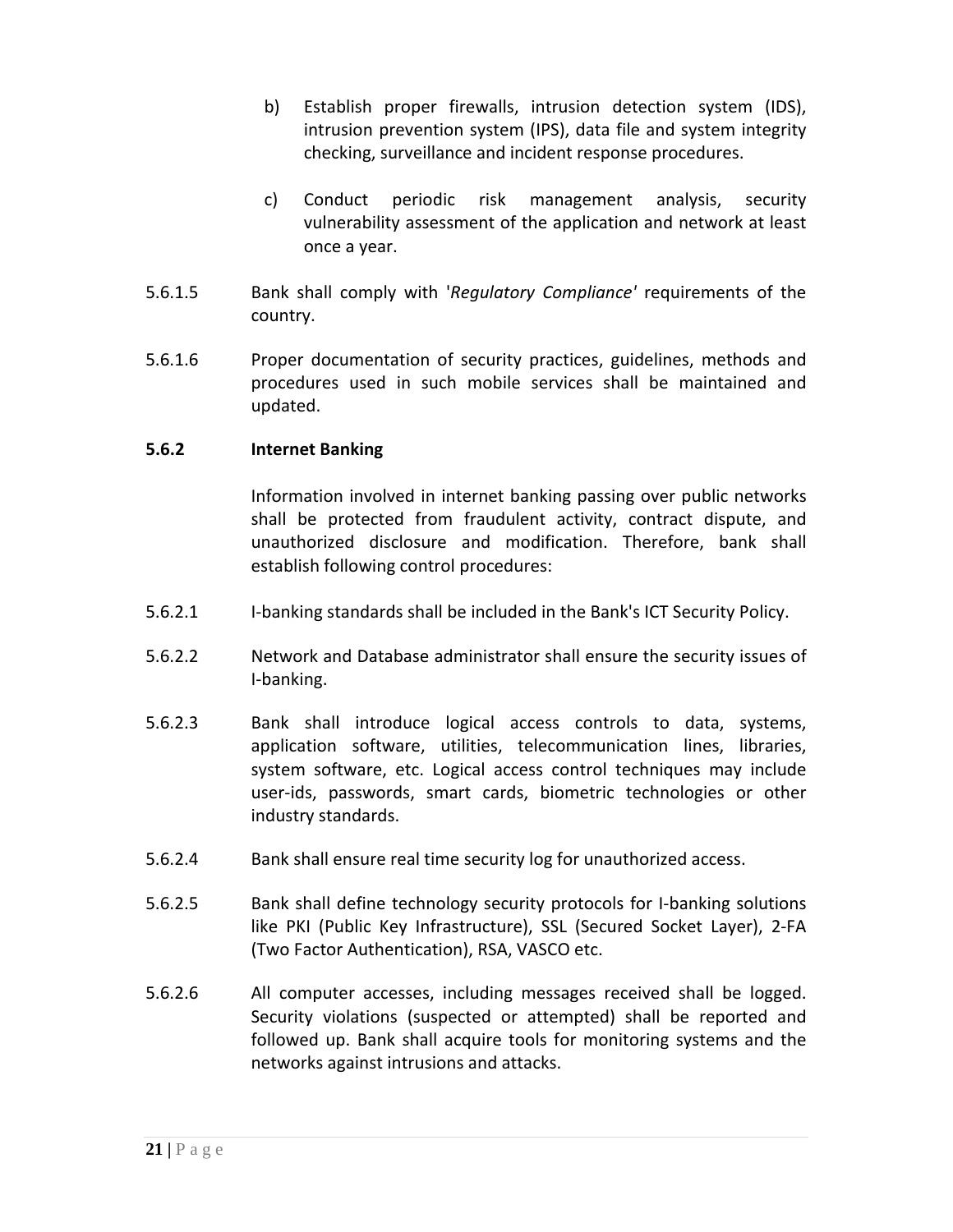- 5.6.2.7 The information security officer, system auditor or any other concerned shall undertake periodic penetration tests of the system, which may include:
	- a) Attempting to guess passwords using password‐cracking tools.
	- b) Searching for back door traps in the programs.
	- c) Attempting to overload the system using DDoS (Distributed Denial of Service) & DoS (Denial of Service) attacks.
	- d) Checking of commonly known holes in the software, especially the browser and the e‐mail software exist.
	- e) Checking the weaknesses of the infrastructure.
	- f) Taking control of ports.
	- g) Cause application crash.
	- h) Injecting malicious codes to application and database servers.
- 5.6.2.8 All applications of bank shall have proper record keeping facilities for legal purposes. Bank may keep all received and sent messages in restricted form.
- 5.6.2.9 Security infrastructure shall properly be tested before using the systems and applications for normal operations. Banks might upgrade the systems by installing patches released by developers to remove bugs and loopholes, and upgrade to newer versions which give better security and control.

#### **5.6.3 Payment Cards**

Bank providing the payment card services must comply with the industry security standards, e.g.‐ Payment Card Industry Data Security Standard (PCI DSS) to ensure the security of cardholder's data. The PCI DSS includes following requirements for security management, policies, procedures, network architecture, software design and other protective measures:

5.6.3.1 PINs used in transactions shall be processed using equipment and methodologies to ensure that they are kept secured.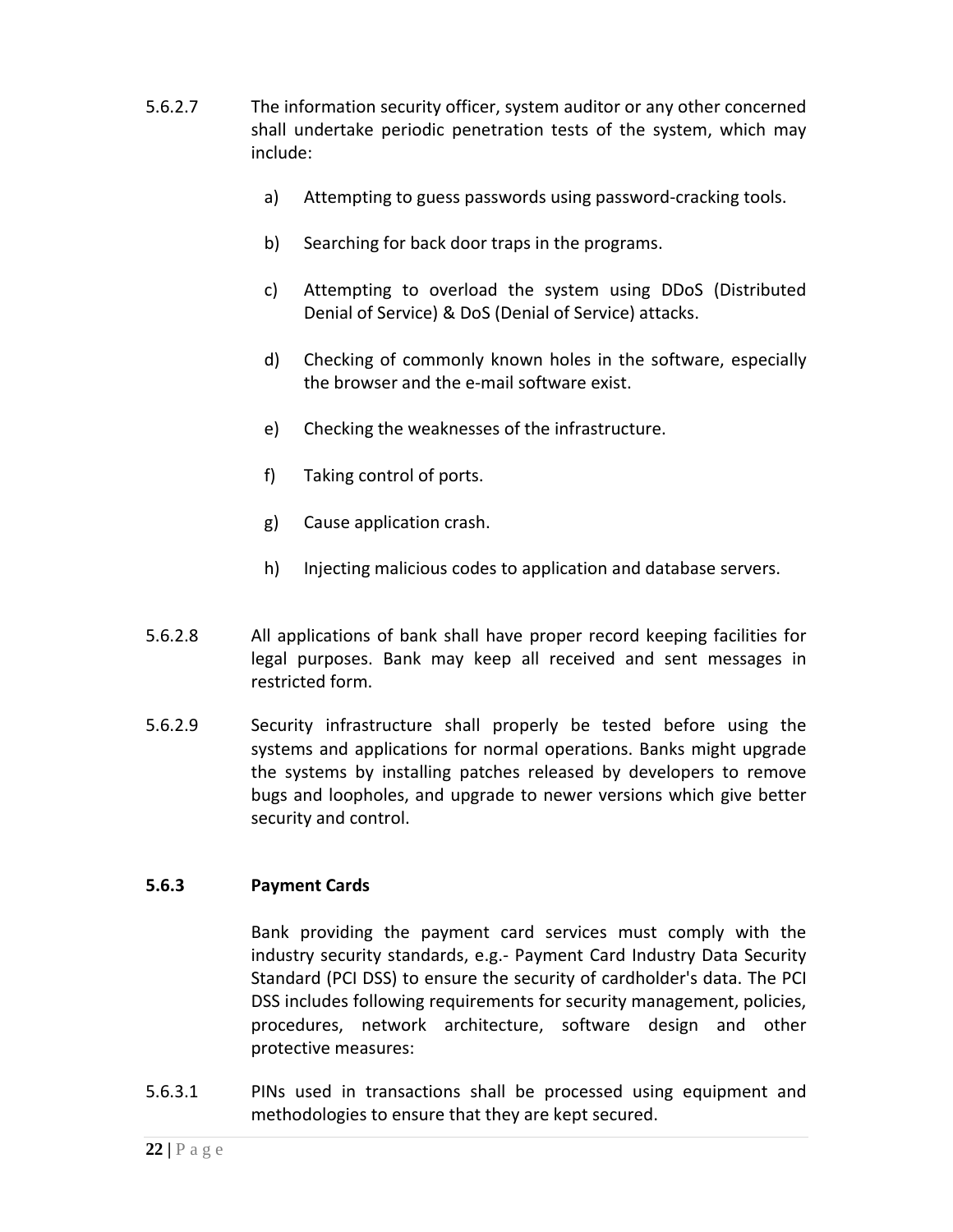- 5.6.3.2 Cryptographic keys used for PIN encryption/decryption and related key management shall be created using processes to ensure that it is not possible to predict any key or determine that certain keys are more probable than other keys.
- 5.6.3.3 Secret or private Keys shall be conveyed or transmitted in a secured manner.
- 5.6.3.4 Unencrypted Key loading to hosts and PIN entry devices shall be handled in a secured manner.
- 5.6.3.5 Randomized Keys shall be used in a manner that prevents or detects their unauthorized usage.
- 5.6.3.6 Keys shall be administered in a secured manner.
- 5.6.3.7 Equipment used to process PINs and keys shall be managed in a secured manner.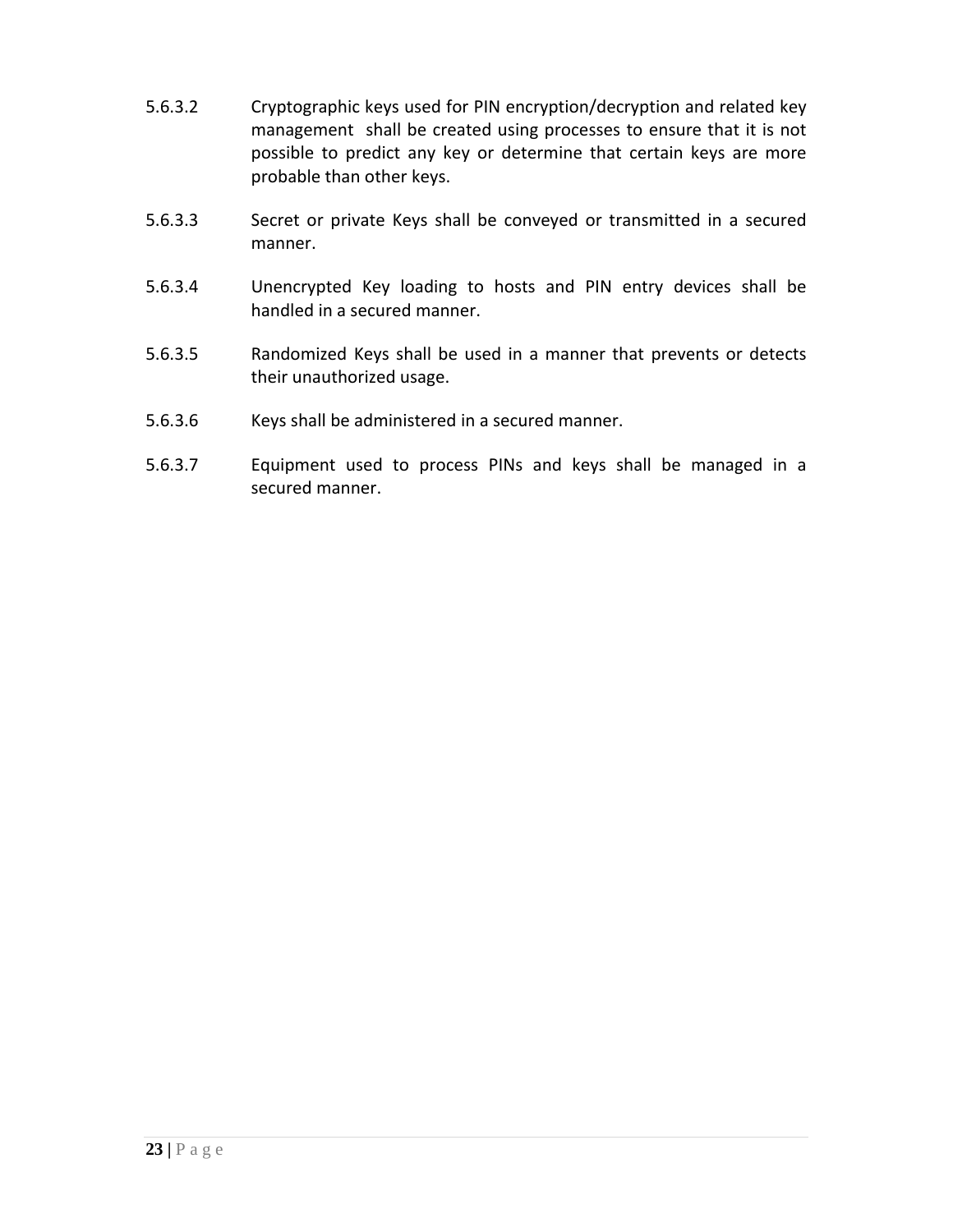# **6. Software Development and Acquisition**

For any new application or function for the bank requires analysis before acquisition or creation to ensure that business requirements are met in an effective and efficient manner. This process covers the definition of needs, consideration of alternative sources, review of technological and economic feasibility, execution of risk analysis and cost‐benefit analysis and conclusion of a final decision to 'make' or 'buy'.

#### **6.1 In‐house Software**

- 6.1.1 Detailed design and technical application requirements shall be prepared.
- 6.1.2 Criteria for acceptance of the requirement shall be defined and approved by the concerned business unit.
- 6.1.3 Application security and availability requirements shall be addressed.
- 6.1.4 Developed functionality in the application shall be in accordance with design specification and documentation.
- 6.1.5 Source code must be available with the concerned department and kept secured.
- 6.1.6 Source code shall contain title area, the author, date of creation, last date of modification and other relevant information.
- 6.1.7 Software Development Life Cycle (SDLC) with User Acceptance Test (UAT) shall be followed and conducted in the development and implementation stage.
- 6.1.8 System documentation and User Manual shall be prepared and handed over to the concerned department.
- 6.1.9 Necessary '*Regulatory Compliance*' requirements must be taken into account by the Bank.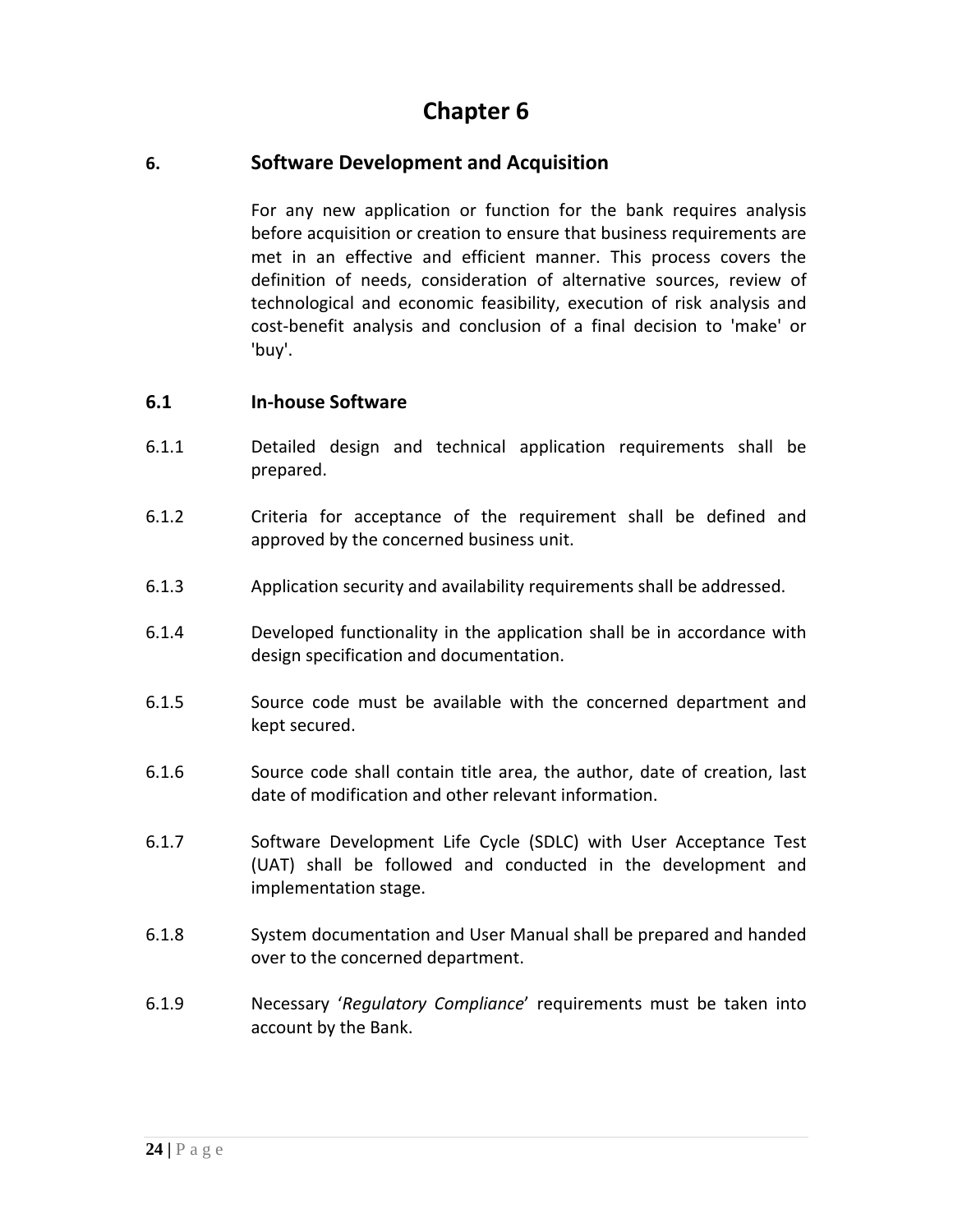## **6.2 Outsourced Software**

All the software procured and installed by the bank shall have legal licenses and record of the same shall be maintained by the respective unit/department of the Bank.

#### **6.2.1 Vendor Selection**

- 6.2.1.1 There must be a core team comprising of personnel from Functional Departments, IT Department and Internal Audit Department for vendor selection.
- 6.2.1.2 Vendor selection criteria for application must address the following:
	- a) Market presence
	- b) Years in operation
	- c) Technology alliances
	- d) Extent of customization and work around solutions
	- e) Performance & Scalability
	- f) Number of installations
	- g) Existing customer reference
	- h) Support arrangement

#### **6.2.2 Software Documentation**

- 6.2.2.1 Documentation of the software shall be available and safely stored.
- 6.2.2.2 Document shall contain the followings:
	- a) Functionality
	- b) Security features
	- c) Interface requirements with other systems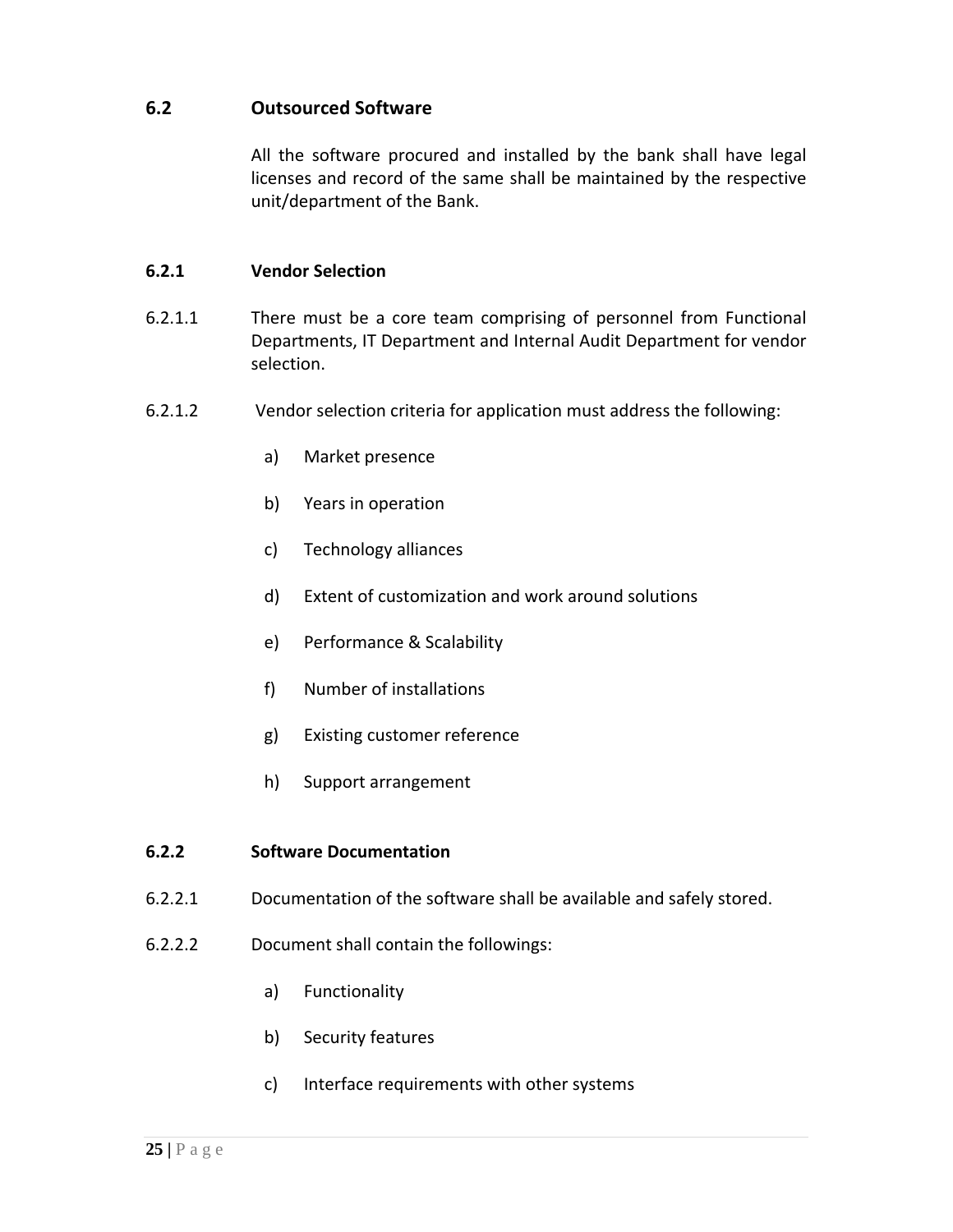- d) System Documentation
- e) Installation Manual
- f) User Manual

#### **6.2.3 Other Requirements**

- 6.2.3.1 There shall have a test environment to ensure the software functionalities before implementation.
- 6.2.3.2 User Acceptance Test shall be carried out and signed‐off before going live.
- 6.2.3.3 Necessary 'Regulatory Compliance' requirements for banking procedures and practices in the application must be taken into account by the Bank.
- 6.2.3.4 Any bugs and/or errors found due to design flaws, must be escalated to higher levels in Software Vendors' organization and bank, and must be addressed in time.
- 6.2.3.5 Support agreement must be maintained with the provider for the software used in production with the confidentiality agreement.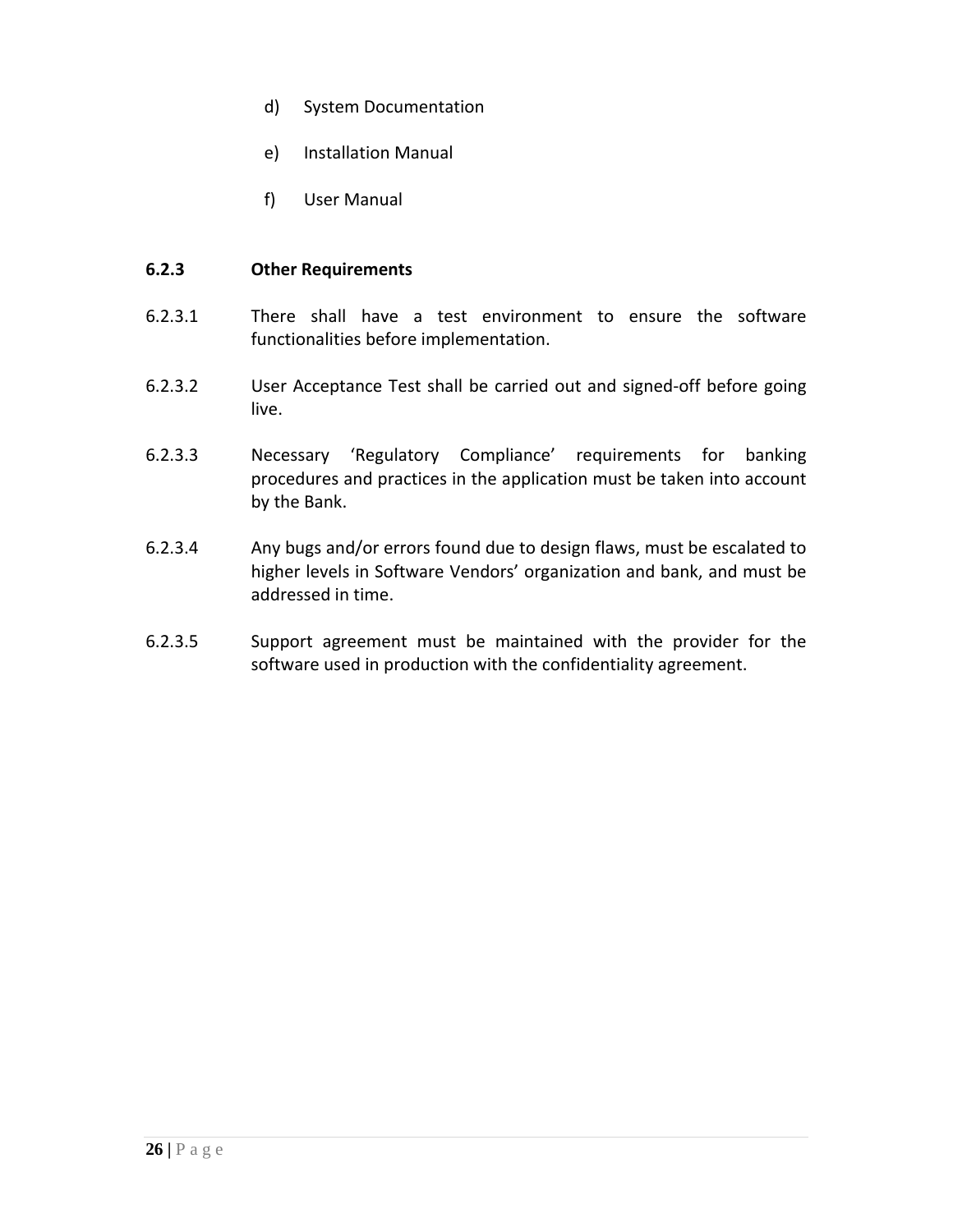## **7. Business Continuity and Disaster Recovery Plan**

Business Continuity Plan (BCP) is required to cover operational risks and takes into account the potential for wide area disasters, Data Center disasters and the recovery plan. The primary objective of BCP is to enable a bank to survive a disaster and to re‐establish normal business operations. In order to survive, bank shall assure that critical operations can resume normal processing within a reasonable time frame. The contingency plan shall cover the business resumption planning and disaster recovery planning.

BCP shall also address the backup, recovery and restore process. Keeping this into consideration, this chapter covers Business Continuity Plan (BCP), Disaster Recovery Plan (DRP) for centralized operation and Backup and Restore Plan (BRP) for distributed operation.

# **7.1 Business Continuity Plan (BCP)**

- 7.1.1 **Bank must have a Business Continuity Plan addressing the recovery of** disaster to continue its operation.
- 7.1.2 Documents related to BCP must be kept in a secured off-site location. One copy shall be stored in the office for ready reference.
- 7.1.3 BCP shall address the followings:
	- a) Action plan to restore business operations within the required time frame: i) during office hour's disaster, ii) outside office hour's disaster, and iii) immediate and long term plan.
	- b) Emergency contacts, addresses and phone numbers including venders
	- c) Grab list of items such as backup tapes, laptops, flash drives etc.
	- d) Disaster recovery site map
- 7.1.4 BCP must be tested and reviewed regularly to ensure the effectiveness.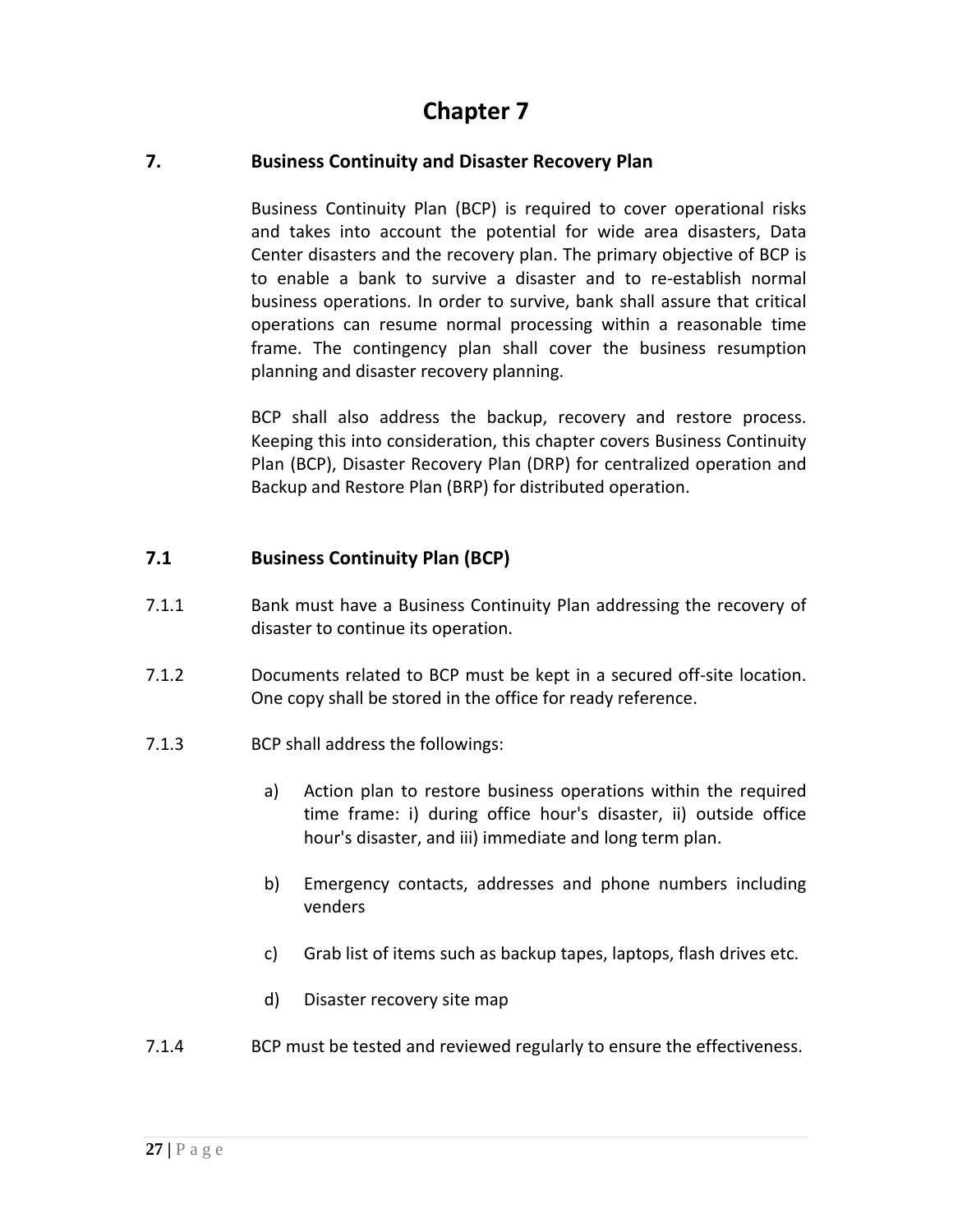# **7.2 Disaster Recovery Plan (DRP)**

- 7.2.1 A Disaster Recovery Site (DRS) must be in place replicating the Data Center (Production Site).
- 7.2.2 DR site must be at a minimum of 10 kilometers (radius) of distance from the 'production' site.
- 7.2.3 DR site shall be equipped with compatible hardware and telecommunication equipments to support the critical services of the business operation in the event of a disaster.
- 7.2.4 Physical and environmental security of the DR site shall be maintained.
- 7.2.5 Information security shall be maintained properly throughout the recovery process.
- 7.2.6 An up-to-date and tested copy of the DR plan shall be securely held offsite. DR plan shall exist for all the critical services where DR requirement is approved by the business.
- 7.2.7 DR test shall be carried out successfully at least once a year.
- 7.2.8 DR test documentation shall include at a minimum:
	- a) Scope, b) Plan, and c) Test Result.

## **7.3 Backup and Restore Plan (BRP)**

- 7.3.1 There shall be a documented backup procedure.
- 7.3.2 Bank shall ensure the safety and security of the backup copies of information from not being damaged by natural calamities and theft (if possible to be sent at off‐site location).
- 7.3.3 **At least one copy of backup shall be kept on-site for the time critical** delivery.
- 7.3.4 The backup shall be done periodically considering the cycle of:
	- a) Weekly, b) Monthly, c) Yearly or as required by regulatory authority.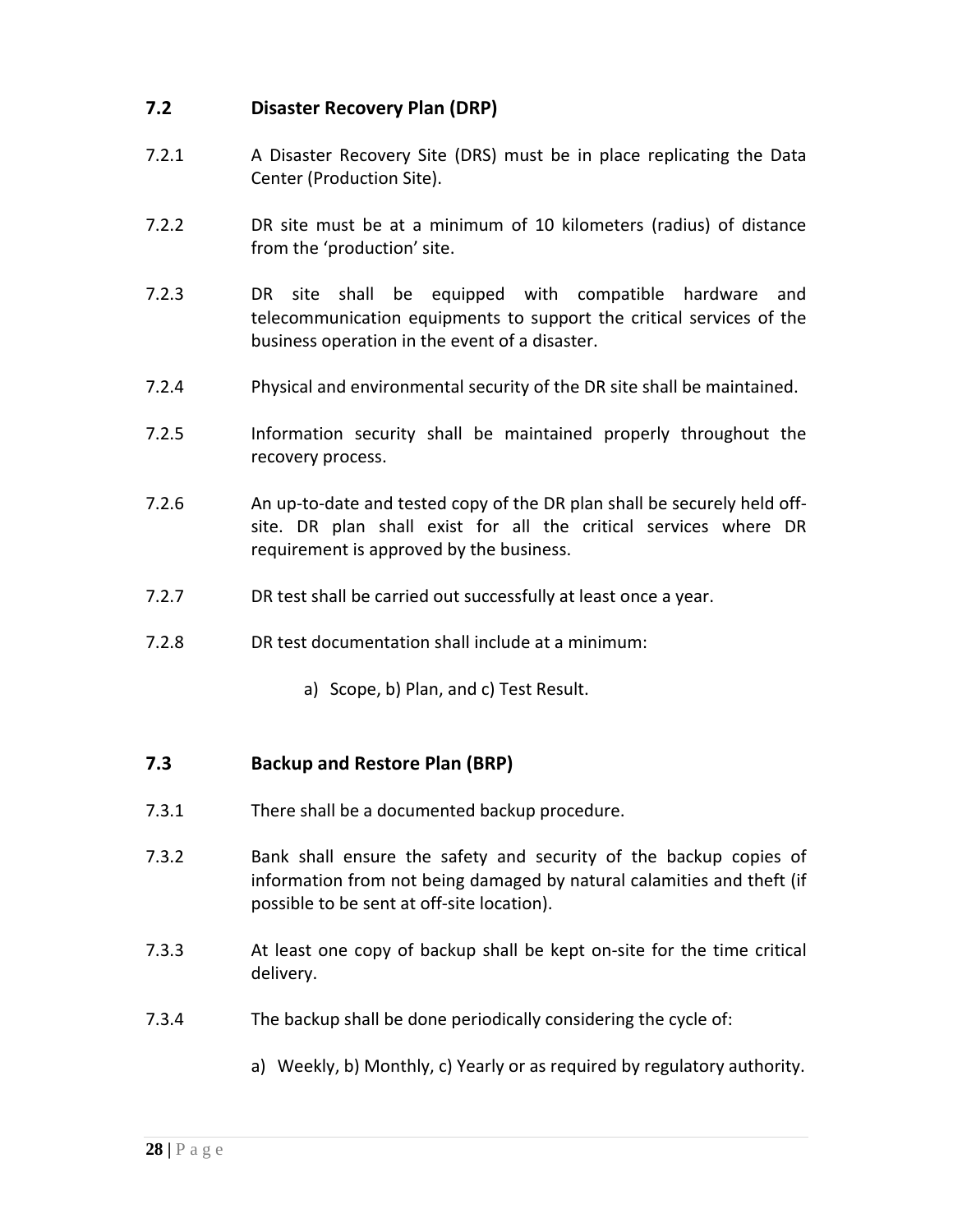- 7.3.5 The backup log sheet shall be maintained, checked & signed by supervisor.
- 7.3.6 The backup inventory shall be maintained, checked & signed by supervisor.
- 7.3.7 The ability to restore from backup media shall be tested at least quarterly.
- 7.3.8 Backup media must be labeled (soft/hard format) properly indicating contents, date etc.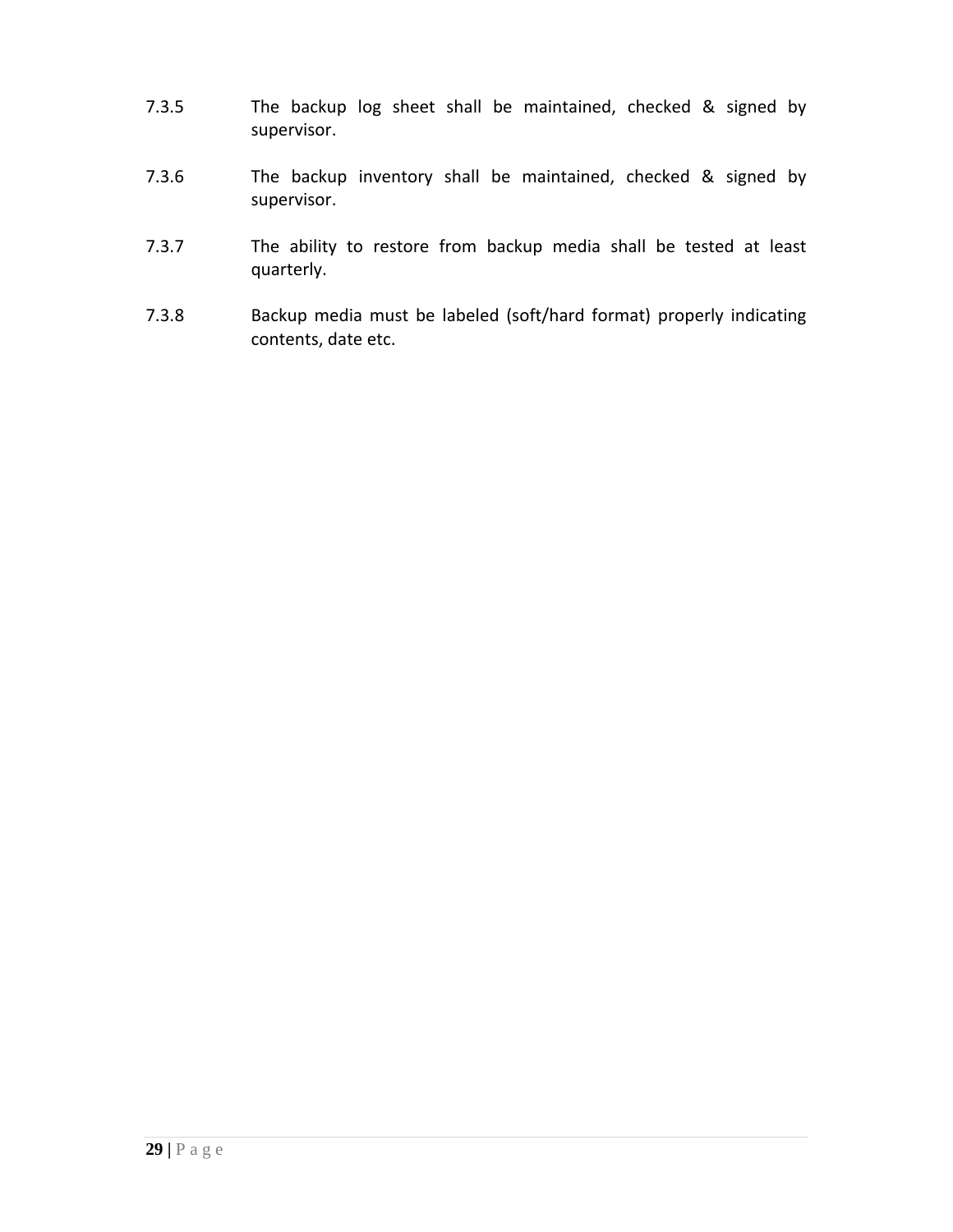# **8. Service Provider Management**

# **8.1 Service Level Agreement (SLA)**

- 8.1.1 There shall be Service Level Agreement between the vendor and bank.
- 8.1.2 The Annual Maintenance Contract (AMC) with the vendor shall be active and currently in‐force.
- 8.1.3 Bank shall ensure that the equipment does not contain sensitive live data when hardware is taken by the service provider for servicing/ repairing.
- 8.1.4 Service contracts with all service providers including third‐party vendors shall include:
	- a) Pricing
	- b) Measurable service/deliverables
	- c) Timing/schedules
	- d) Confidentiality clause
	- e) Contact person names (on daily operations and relationship levels)
	- f) Roles and responsibilities of contracting parties including an escalation matrix
	- g) Renewal period
	- h) Modification clause
	- i) Frequency of service reporting
	- j) Termination clause
	- k) Warranties, including service suppliers' employee liabilities,  $3^{rd}$ party liabilities and the related remedies
	- l) Geographical locations covered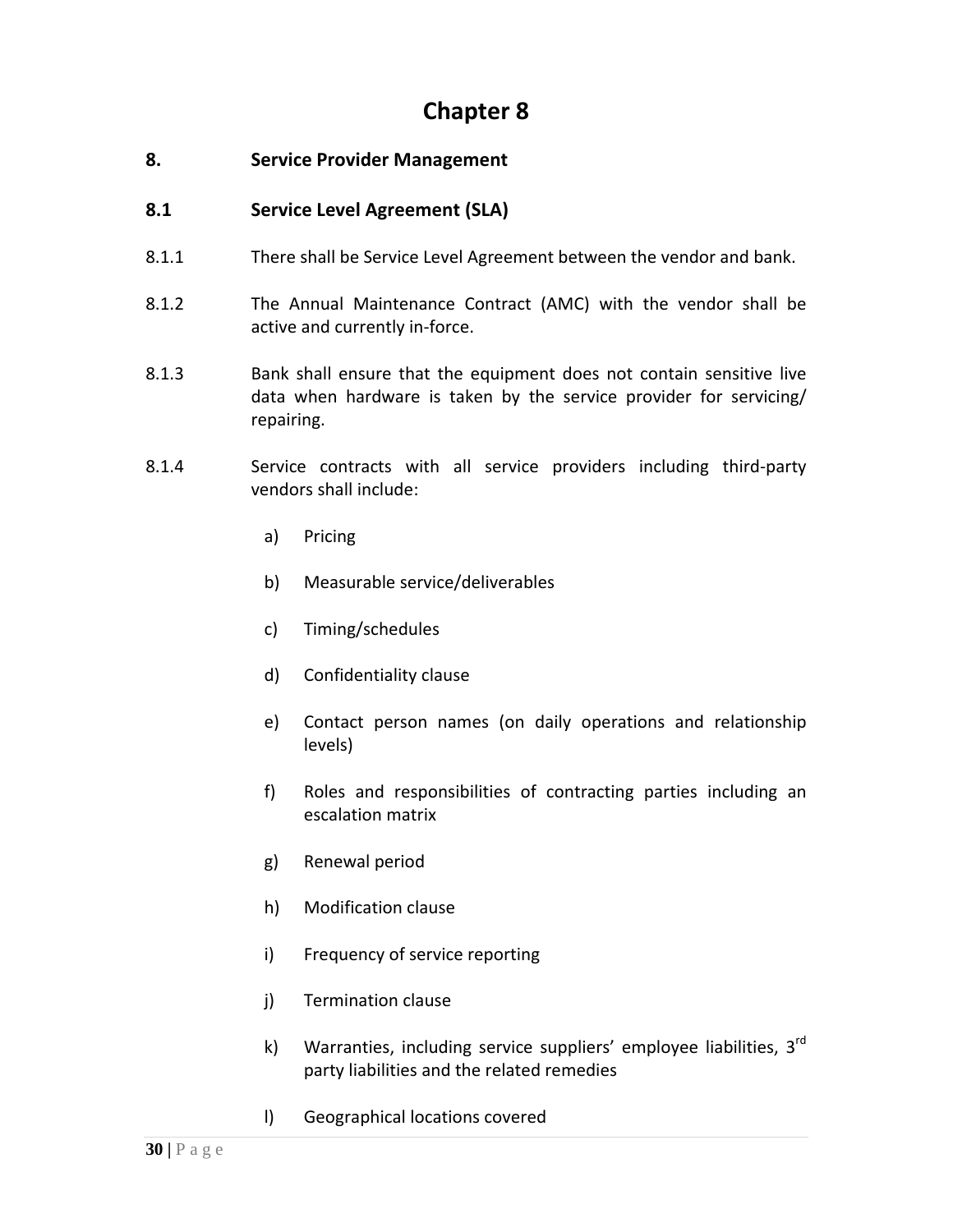- m) Ownership of hardware and software
- n) Documentation (e.g. logs of changes, records of reviewing event logs)
- o) Right to have information system audit conducted (internal or external).

#### **8.2 Outsourcing**

- 8.2.1 Outsourcing activities shall be evaluated based on the following practices:
	- a) Objective behind Outsourcing
	- b) Economic viability
	- c) Risks and security concerns.
- 8.2.2 Bank shall develop a contingency plan for critical outsourced technology services to protect them from unavailability of services due to unexpected problems of the technology service provider. This may include termination plan and identification of additional or alternate technology service providers for such support and services.

#### **8.3 Cross‐border System Support**

- 8.3.1 The bank shall provide official authorization/assurance from the group ensuring the data availability and continuation of services for any circumstances e.g. diplomacy changes, natural disaster, relationship breakdown, discontinuity of services, or others.
- 8.3.2 The Disaster Recovery Site shall be multi‐layered in terms of physical location and redundancy in connectivity.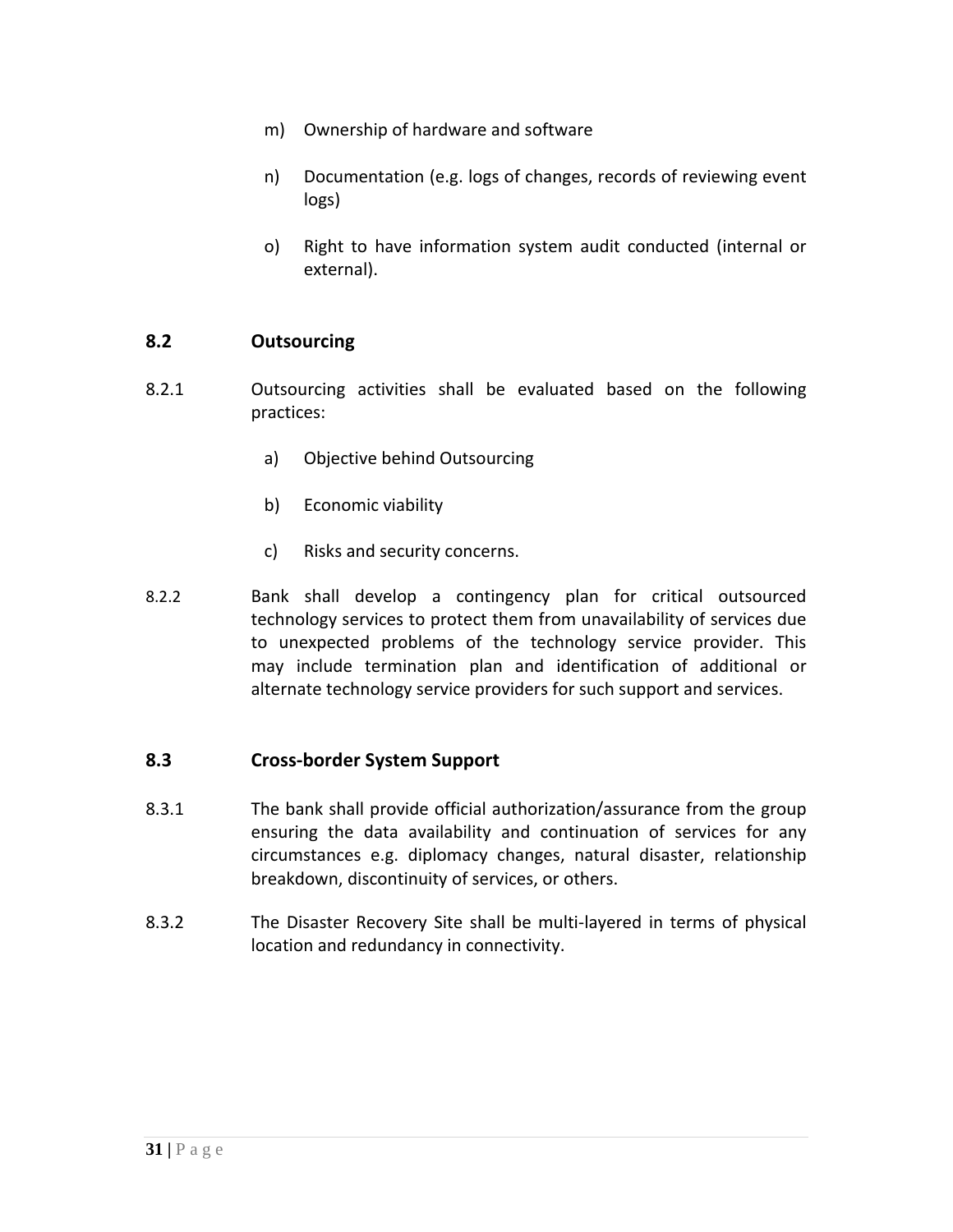# **Glossary and Acronyms**

| $2-FA$        | - Two Factor Authentication                |
|---------------|--------------------------------------------|
| <b>AMC</b>    | - Annual Maintenance Contract              |
| <b>AML</b>    | - Anti-Money Laundering                    |
| <b>BCP</b>    | - Business Continuity Plan                 |
| <b>BRP</b>    | - Backup and Restore Plan                  |
| <b>CCTV</b>   | - Close Circuit Television                 |
| <b>CD ROM</b> | - Compact Disk Read Only Memory            |
| DC            | - Data Center                              |
| <b>DDoS</b>   | - Distributed Denial of Service            |
| DoS           | - Denial of Service                        |
| <b>DR</b>     | - Disaster Recovery                        |
| DRP           | - Disaster Recovery Plan                   |
| <b>DRS</b>    | - Disaster Recovery Site                   |
| E-mail        | - Electronic Mail                          |
| FIs           | - Financial Institutions                   |
| I-banking     | - Internet Banking                         |
| ICT           | - Information and Communication Technology |
| <b>IDS</b>    | - Intrusion Detection System               |
| <b>IPS</b>    | - Intrusion Prevention System              |
| IT            | - Information Technology                   |
| JD            | - Job Description                          |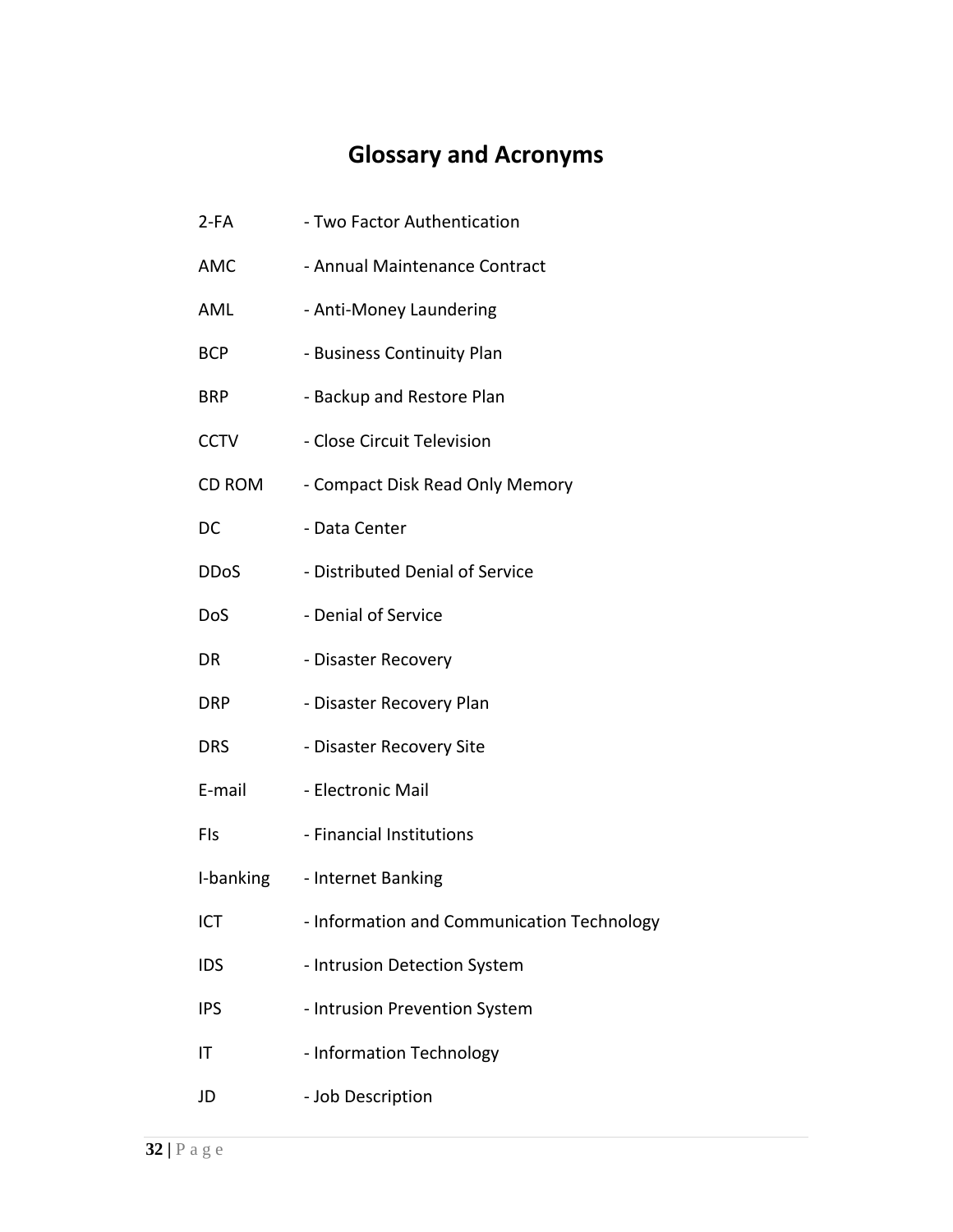LAN - Local Area Network PCI DSS - Payment Card Industry Data Security Standard PCs - Personal Computers PDA - Personal Digital Assistant PIN - Personal Identification Number PKI - Public Key Infrastructure SDLC ‐ Software Development Life Cycle SLA **- Service Level Agreement** SSL - Secured Socket Layer UAT - User Acceptance Test UPS **-** Uninterrupted Power Supply User ID - User Identification VLAN - Virtual Local Area Network WAN - Wide Area Network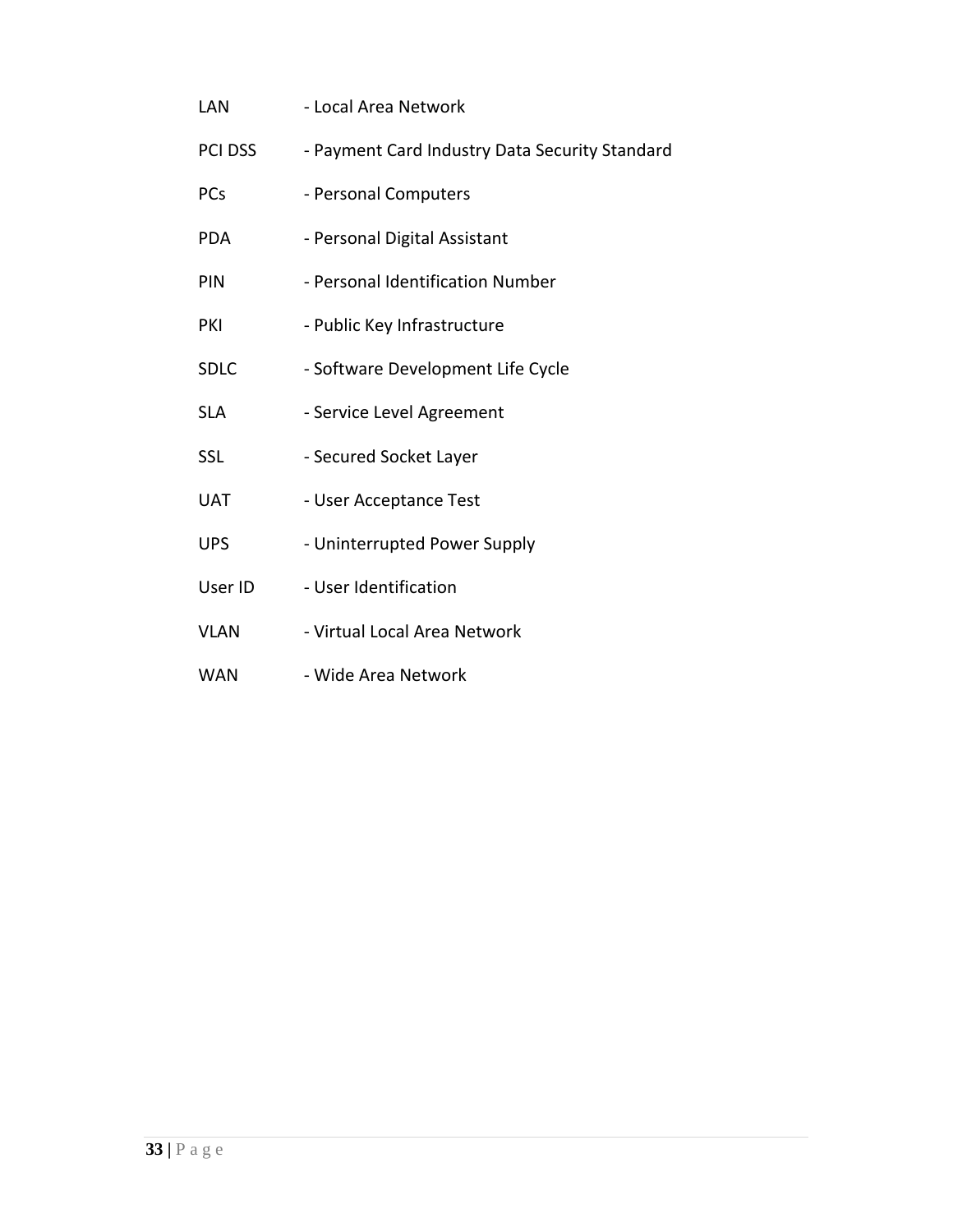# **Annexure**

(Sample)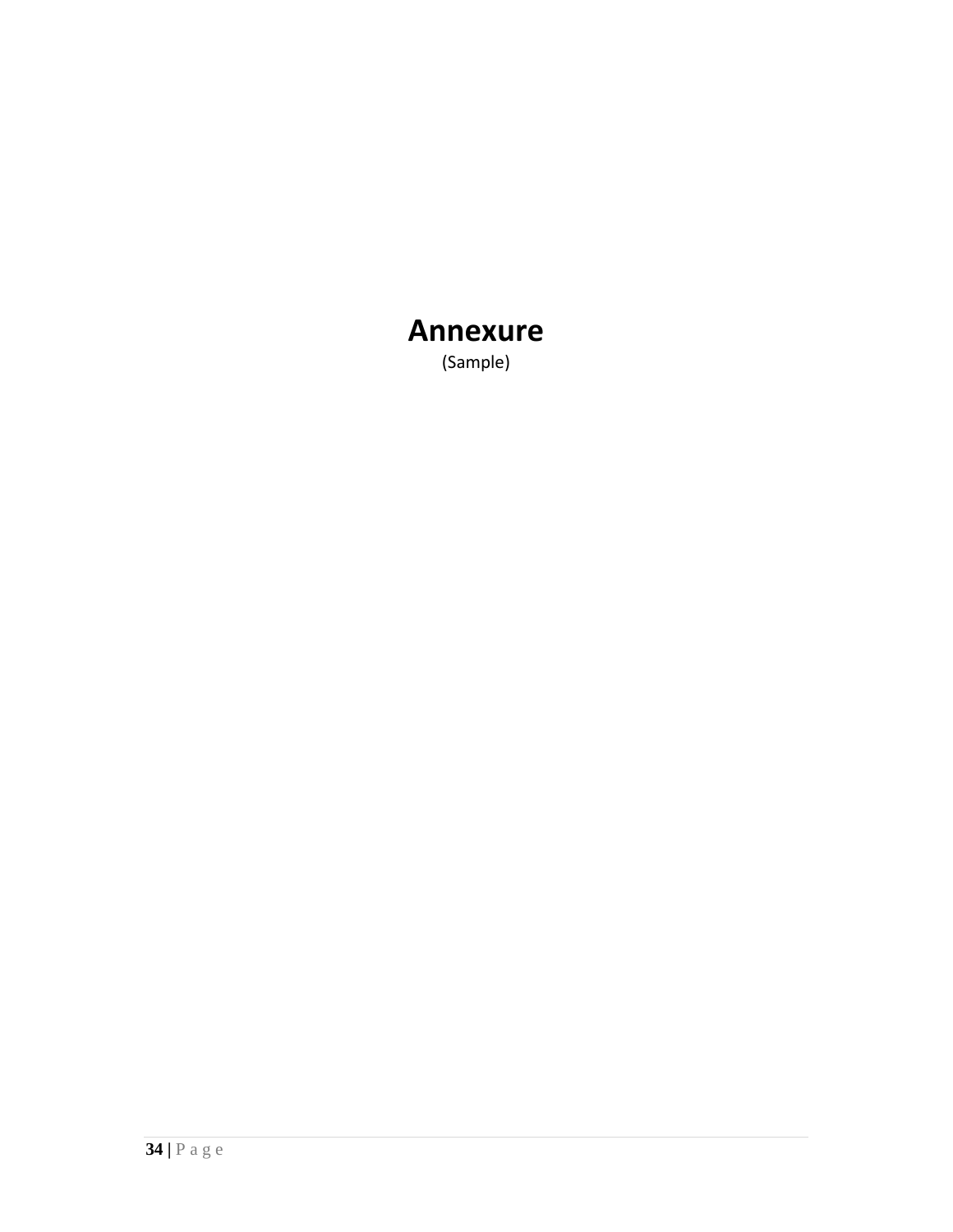# **Annexure 1 Dispensation Form**

#### **Reference: Date:**

# **Section I : Requester Information**

| <b>Bank Name</b>               |   |
|--------------------------------|---|
| <b>Branch/Division Name</b>    |   |
| Requested by                   |   |
| <b>Requestor's Designation</b> | ٠ |
| Requestor's Telephone          |   |
| <b>Request Date</b>            |   |

# **Section II : Risk Overview**

Guideline reference (Clause) and description :

…………………………………………………………………………………………. ………………………………………………………………………………………….

Risk Details (Process/Application/System/Product) :

…………………………………………………………………………………………. ………………………………………………………………………………………….

Justification : ………………………………………………………………………….

Plan of mitigation :

………………………………………………………………………………………. ……………………………………………………………………………………….

Mitigation Date :

## **Section III : Approvals**

The undersigned agree and accept the risk documented on this form.

| Name        |  |
|-------------|--|
| Designation |  |
| Comments    |  |
| Date        |  |
|             |  |

Signature & Seal :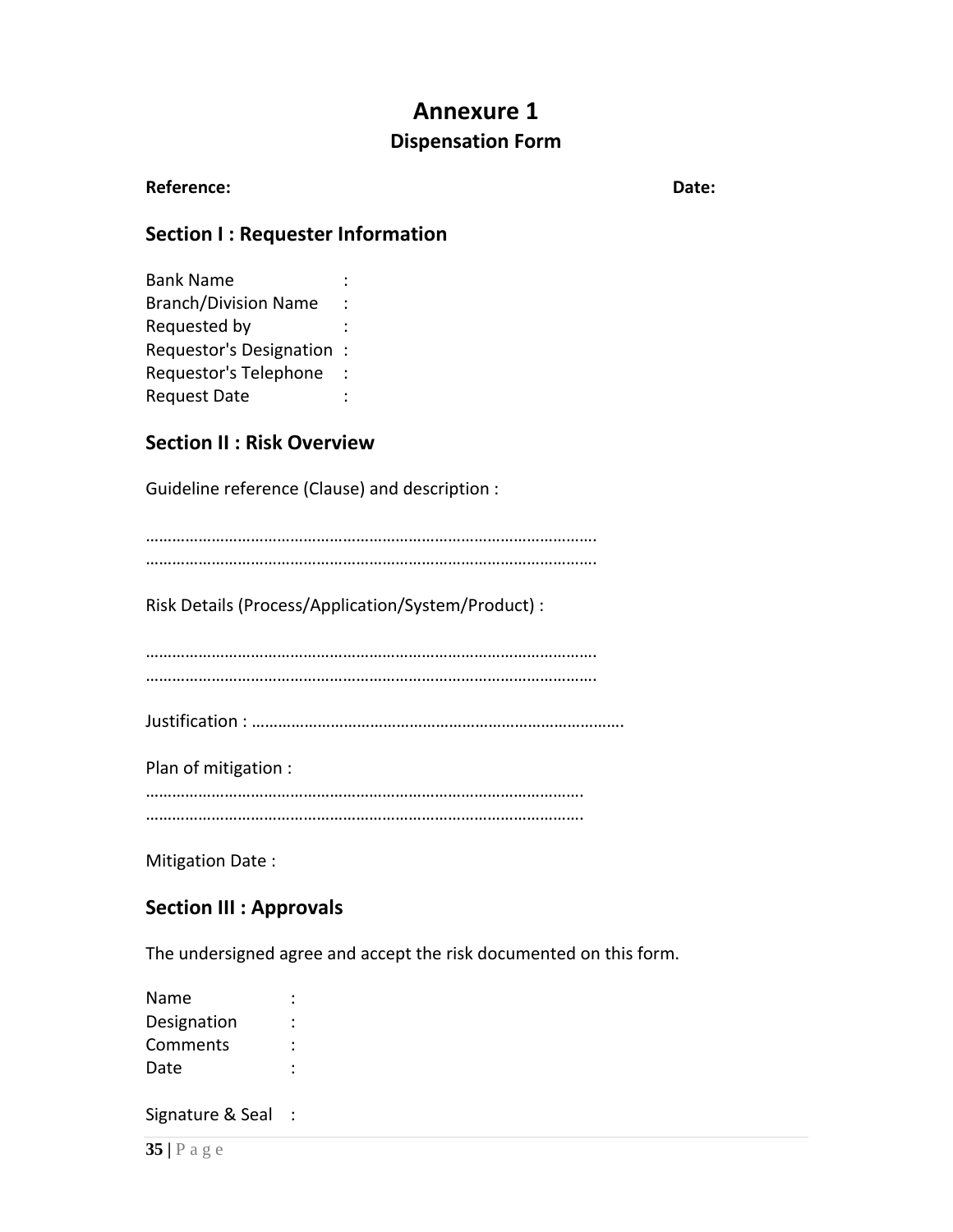# **Annexure 2 Change Request Form**

#### **Reference: Date:**

# **Section I : Requester Information**

Branch/Division Name : Submitted by  $\qquad \qquad :$ Change Description : Change Purpose : Request Date : :

| Signature & Seal | Signature & Seal          |
|------------------|---------------------------|
| (Requester)      | (Head of Branch/Division) |

## **Section II : Approvals**

The undersigned agree and accept the change documented on this form.

| Name        |  |
|-------------|--|
| Designation |  |
| Comments    |  |
| Date        |  |
|             |  |

Signature & Seal :

## **Section III : Implementer Details**

The undersigned has implemented the requested change on this form.

Change Reference No. : Date of Change Implementation: Change Implementation Details :

| Was change successful? |           | <b>Yes</b> | No |
|------------------------|-----------|------------|----|
| Name                   | $\bullet$ |            |    |
| Designation            | ٠         |            |    |
| Signature & Seal :     |           |            |    |
| 201 <sub>0</sub>       |           |            |    |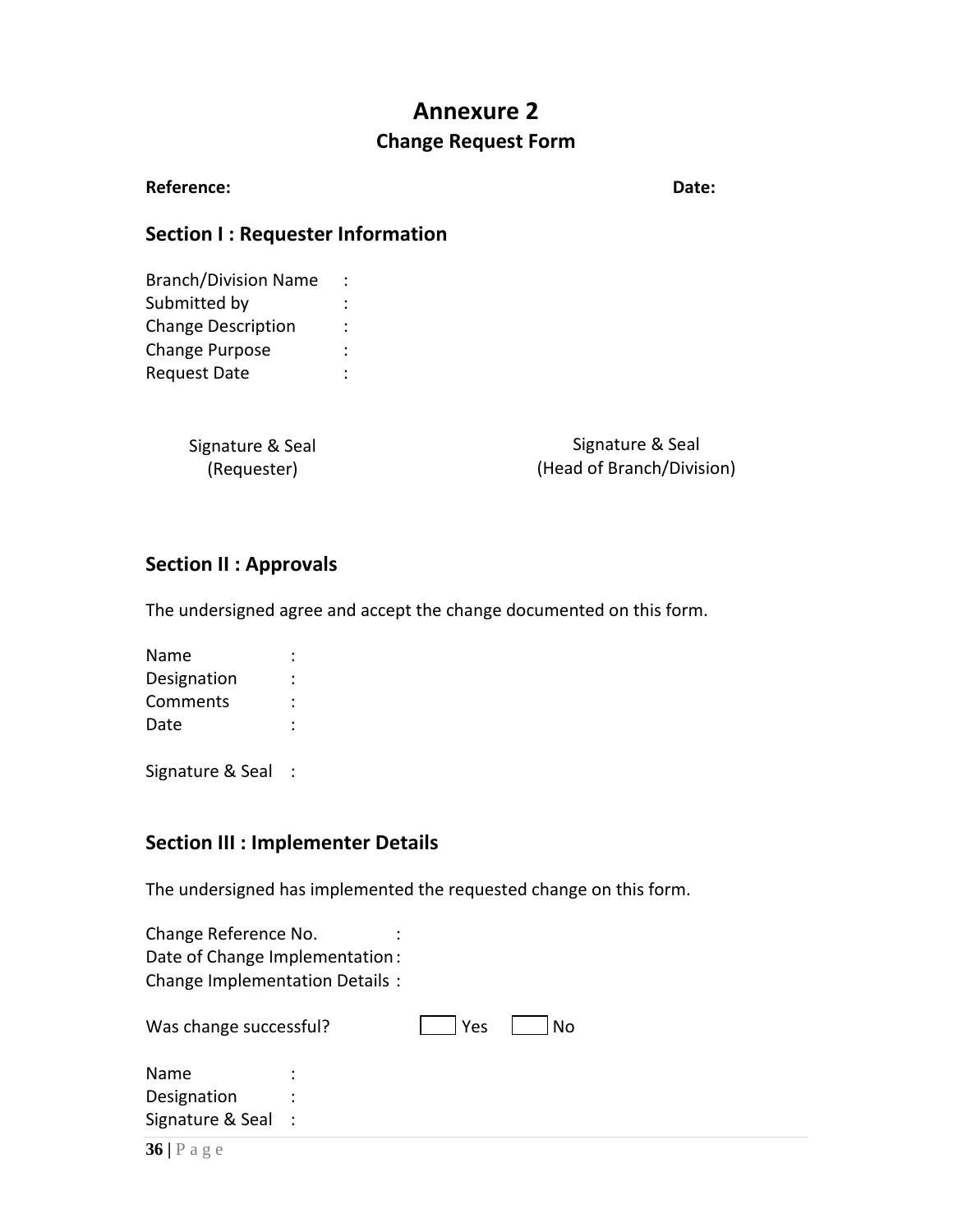# **Annexure 3 User Acceptance Test (UAT)**

| <b>Reference:</b>                                     |      | Date: |
|-------------------------------------------------------|------|-------|
| Application/System Name:                              |      |       |
| Change Request Reference:                             | Date |       |
| Test Scope (Detail plan of test):                     |      |       |
|                                                       |      |       |
|                                                       |      |       |
| <b>Expected Result</b>                                |      |       |
| <b>Actual Result</b>                                  |      |       |
| <b>User Acceptance Test</b><br>Fail<br><b>Success</b> |      |       |
| Comments                                              |      |       |
|                                                       |      |       |

Signature & Seal :